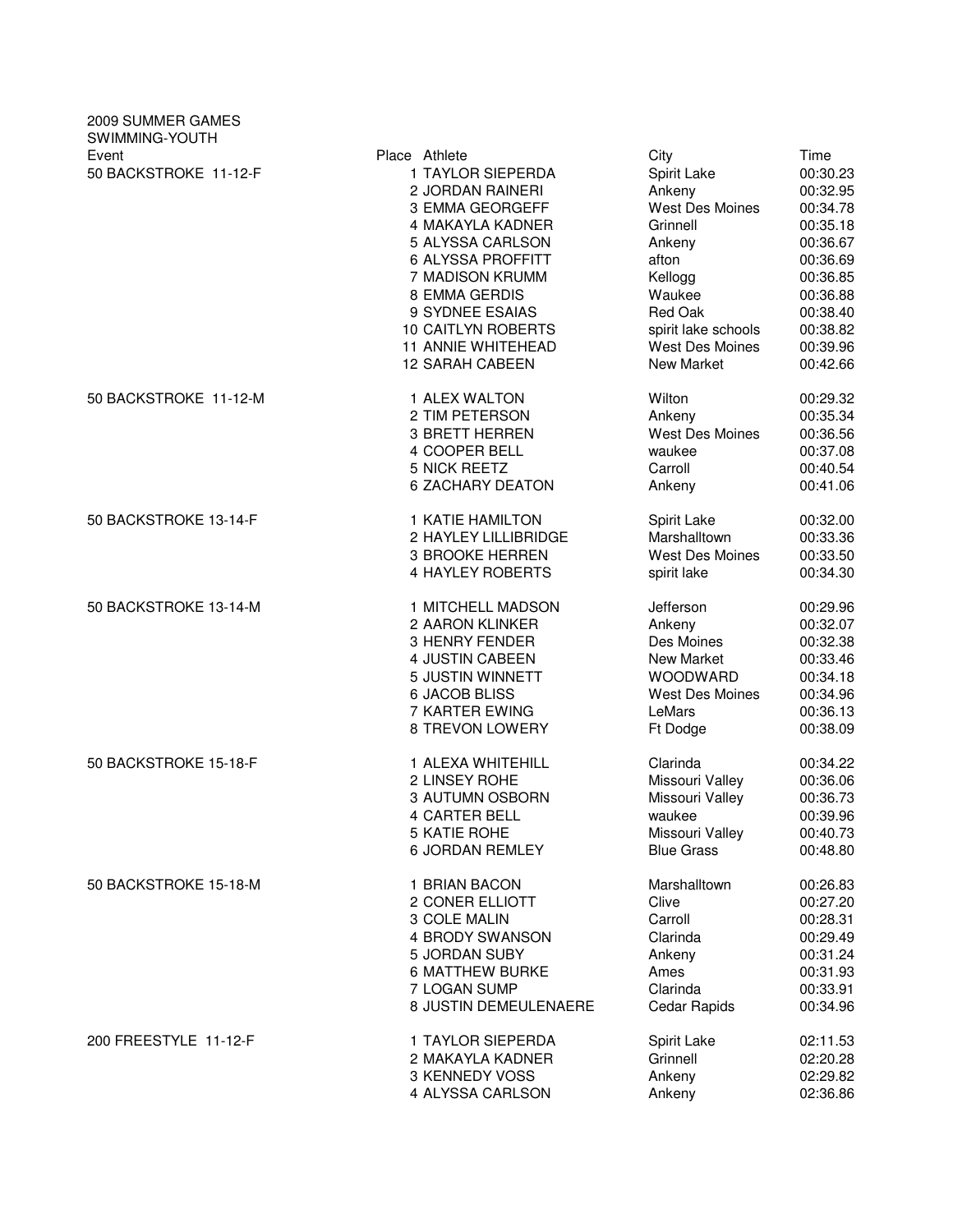|                          | <b>5 SYDNEE ESAIAS</b>  | Red Oak                | 02:45.30 |
|--------------------------|-------------------------|------------------------|----------|
|                          | 6 ALYSSA PROFFITT       | afton                  | 02:47.03 |
| 200 FREESTYLE 11-12-M    | 1 JAKE LENSING          | Pella                  | 02:28.76 |
|                          | 2 COOPER BELL           | waukee                 | 02:40.18 |
|                          | 3 BRADY SUBY            | Ankeny                 | 02:46.81 |
|                          | 4 GRANGER CARTY         | Des Moines             | 02:53.80 |
| 200 FREESTYLE 13-14-F    | 1 ANGIE ELLENDSON       | Fort Dodge             | 02:15.84 |
|                          | 2 BROOKE HERREN         | West Des Moines        | 02:20.98 |
|                          | <b>3 KATIE HAMILTON</b> | Spirit Lake            | 02:26.28 |
|                          | 4 JODI TISH             | Grinnell               | 02:36.65 |
| 200 FREESTYLE 13-14-M    | 1 NASAN TSENGEG         | Ames                   | 02:03.39 |
|                          | 2 RAYMOND DULANEY       | Marshalltown           | 02:14.52 |
|                          | 3 ADRIC SORENSEN        | Ankeny                 | 02:19.62 |
|                          | 4 JUSTIN CABEEN         | New Market             | 02:30.53 |
|                          | 5 OLIN CARTY            | Des Moines             | 02:38.00 |
| 200 FREESTYLE 15-18-F    | 1 GWENDOLEN SORENSEN    | Ankeny                 | 02:06.85 |
|                          | 2 KARISSA BOHN          | Des Moines             | 02:14.48 |
|                          | 3 STEFANI SMITH         | Red Oak                | 02:21.92 |
| 200 FREESTYLE 15-18-M    | 1 ALEX GRAEVE           | Ankeny                 | 02:07.15 |
|                          | 2 MATTHEW BURKE         | Ames                   | 02:10.11 |
|                          | 3 IAN MURPHY            | <b>WEST DES MOINES</b> | 02:12.88 |
|                          | 4 JACOB GUSTIN          | Missouri Valley        | 02:14.79 |
| 100 BREASTSTROKE 11-12-F | 1 RACHEL MANDERSCHEID   | Ankeny                 | 01:22.21 |
|                          | 2 CASSIE FRAZIER        | Ankeny                 | 01:22.89 |
|                          | 3 CATELYN GRAHAM        | Grinnell               | 01:25.82 |
|                          | <b>4 SCHEIBE GRACE</b>  | Ames                   | 01:32.02 |
|                          | 5 MADISON KRUMM         | Kellogg                | 01:32.84 |
|                          | <b>6 SARAH CABEEN</b>   | <b>New Market</b>      | 01:37.83 |
| 100 BREASTSTROKE 11-12-M | 1 ALEX WALTON           | Wilton                 | 01:17.40 |
|                          | 2 JAKE LENSING          | Pella                  | 01:21.63 |
|                          | 3 AARON BRANDT          | Fort Dodge             | 01:29.87 |
|                          | 4 GRANGER CARTY         | Des Moines             | 01:37.02 |
|                          | 5 ZACHARY DEATON        | Ankeny                 | 01:37.41 |
|                          | 6 GRANT GULLICKSON      | <b>WEST DES MOINES</b> | 01:43.68 |
| 100 BREASTSTROKE 13-14-F | 1 HAYLEY ROBERTS        | spirit lake            | 01:25.58 |
|                          | 2 LAURA FINNESETH       | Perry                  | 01:27.29 |
|                          | 3 MALLORY SMITH         | Ankeny                 | 01:28.33 |
|                          | 4 MADISON SOGGE         | Marshalltwon           | 01:35.39 |
|                          | <b>5 DANIELLE MACKE</b> | <b>LAKE CITY</b>       | 01:41.61 |
| 100 BREASTSTROKE 13-14-M | 1 ALEX BODIN            | Clive                  | 01:10.77 |
|                          | 2 JORDAN REINARD        | West Des Moines        | 01:10.92 |
|                          | 3 RAYMOND DULANEY       | Marshalltown           | 01:13.72 |
|                          | 4 JUSTIN WINNETT        | WOODWARD               | 01:15.53 |
|                          | 5 ADRIC SORENSEN        | Ankeny                 | 01:25.76 |
|                          | 6 OLIN CARTY            | Des Moines             | 01:25.77 |
|                          | 7 ANDREW WHITEHILL      | Clarinda               | 01:29.54 |
| 100 BREASTSTROKE 15-18-F | 1 GWENDOLEN SORENSEN    | Ankeny                 | 01:14.32 |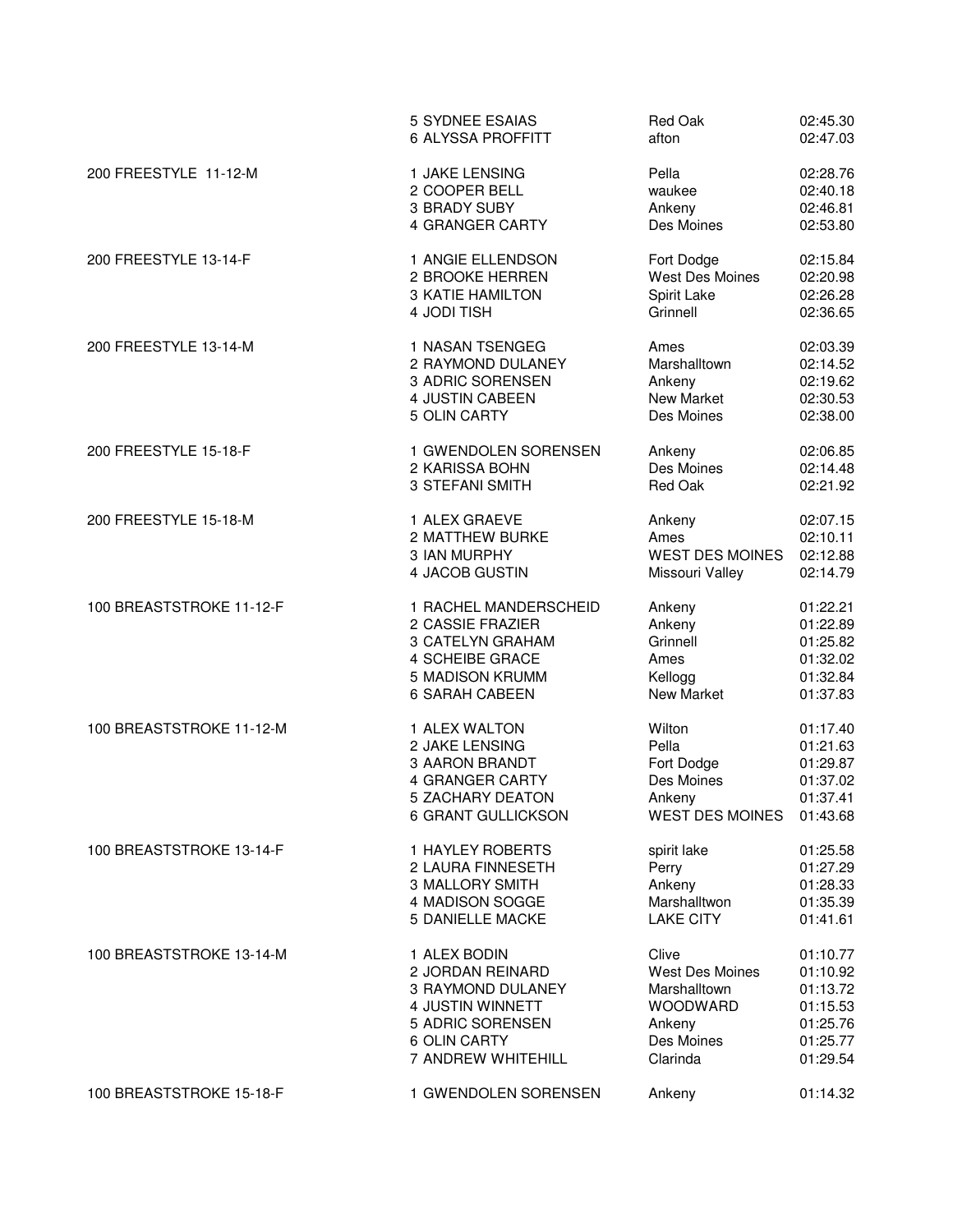|                          | 2 KARLI PAYER            | Lake City              | 01:17.47 |
|--------------------------|--------------------------|------------------------|----------|
|                          | 3 JENNIFER LUX           | Carroll                | 01:20.88 |
|                          | 4 ALEXA WHITEHILL        | Clarinda               | 01:23.36 |
|                          | 5 BILLIE JO REETZ        | Carroll                | 01:31.15 |
|                          | 6 ELIZABETH JONES        | Missouri Valley        | 01:31.74 |
|                          | 7 AUTUMN OSBORN          | Missouri Valley        | 01:31.48 |
|                          | <b>8 FELECIA CIHACEK</b> | Missouri Valley        | 01:33.47 |
| 100 BREASTSTROKE 15-18-M | 1 ALEC KNIGHT            | <b>AMES</b>            | 01:09.44 |
|                          | 2 GRANT POMERENK         | Boone                  | 01:08.53 |
|                          | 3 ROB BURKE              | Ames                   | 01:09.44 |
|                          | 4 MICHAEL WICKWIRE       | Marshalltown           | 01:20.67 |
|                          | 5 ALEX GRAEVE            | Ankeny                 | 01:20.71 |
| 100 BUTTERFLY 11-12-F    | 1 KENNEDY VOSS           | Ankeny                 | 01:26.56 |
|                          | 2 CAITLYN ROBERTS        | spirit lake schools    | 01:35.64 |
| 100 BUTTERFLY 11-12-M    | 1 BRETT HERREN           | West Des Moines        | 01:22.16 |
|                          | 2 TIM PETERSON           | Ankeny                 | 01:23.67 |
|                          | 3 ETHAN EILER            | West Des Moines        | 01:25.81 |
|                          | 4 AARON WHITEHILL        | Clarinda               | 01:38.84 |
| 100 BUTTERFLY 13-14-F    | 1 COURTNEY REMLEY        | <b>Blue Grass</b>      | 01:16.39 |
| 100 BUTTERFLY 13-14-M    | 1 TYSON WIELAND          | Johnston               | 01:05.91 |
|                          | 2 NASAN TSENGEG          | Ames                   | 01:11.81 |
|                          | 3 COLIN MURPHY           | <b>WEST DES MOINES</b> | 01:15.54 |
|                          | <b>4 BRYCE PATERSON</b>  | <b>Guthrie Center</b>  | 01:19.25 |
| 100 BUTTERFLY 15-18-F    | 1 KARISSA BOHN           | Des Moines             | 01:09.47 |
|                          | 2 JENNIFER LUX           | Carroll                | 01:11.99 |
|                          | 3 STEFANI SMITH          | Red Oak                | 01:17.29 |
| 100 BUTTERFLY 15-18-M    | 1 CONER ELLIOTT          | Clive                  | 00:59.62 |
|                          | 2 BRODY SWANSON          | Clarinda               | 01:02.56 |
|                          | 3 ALEC KNIGHT            | <b>AMES</b>            | 01:03.16 |
|                          | 4 BRIAN FIORILLO         | Perry                  | 01:08.03 |
|                          | <b>5 MATTHEW BURKE</b>   | Ames                   | 01:08.79 |
|                          | 6 IAN MURPHY             | <b>WEST DES MOINES</b> | 01:21.90 |
| 50 FREESTYLE 11-12-F     | 1 TAYLOR SIEPERDA        | Spirit Lake            | 00:25.74 |
|                          | 2 JORDAN RAINERI         | Ankeny                 | 00:28.25 |
|                          | <b>3 CATELYN GRAHAM</b>  | Grinnell               | 00:28.39 |
|                          | 4 ALYSSA CARLSON         | Ankeny                 | 00:29.46 |
|                          | 5 MADISON KRUMM          | Kellogg                | 00:29.65 |
|                          | 6 MAKAYLA KADNER         | Grinnell               | 00:29.73 |
|                          | 7 EMMA GERDIS            | Waukee                 | 00:30.68 |
|                          | 8 EMMA GEORGEFF          | <b>West Des Moines</b> | 00:31.14 |
|                          | 9 CASSIE FRAZIER         | Ankeny                 | 00:31.54 |
|                          | 10 RACHEL MANDERSCHEID   | Ankeny                 | 00:31.61 |
|                          | <b>11 SYDNEE ESAIAS</b>  | Red Oak                | 00:32.19 |
|                          | 12 SCHEIBE GRACE         | Ames                   | 00:32.95 |
|                          | <b>13 LEANN HOBSON</b>   | Clarinda               | 00:35.94 |
|                          | 14 ASHLEY NOGEL          | Ames                   | 00:37.79 |
| 50 FREESTYLE 11-12-M     | 1 JAKE LENSING           | Pella                  | 00:28.51 |
|                          | 2 TIM PETERSON           | Ankeny                 | 00:30.18 |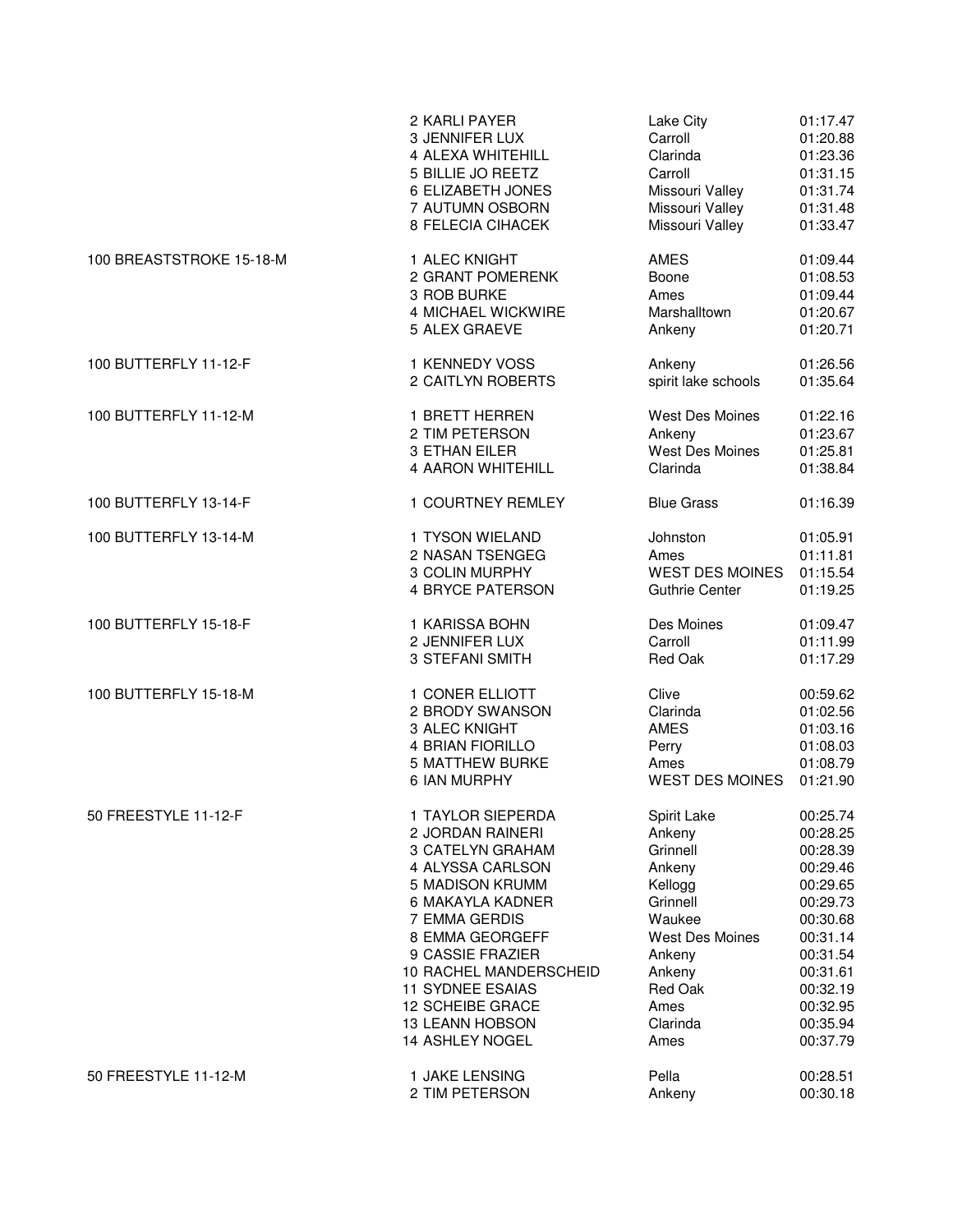|                      | 3 ETHAN EILER               | <b>West Des Moines</b> | 00:30.19 |
|----------------------|-----------------------------|------------------------|----------|
|                      | 4 COOPER BELL               | waukee                 | 00:30.39 |
|                      | <b>5 BRETT HERREN</b>       | <b>West Des Moines</b> | 00:30.80 |
|                      | <b>6 ZACHARY LOWERY</b>     | Fort Dodge             | 00:31.83 |
|                      | 7 BRADY SUBY                | Ankeny                 | 00:32.58 |
|                      | 8 NICK REETZ                | Carroll                | 00:33.11 |
|                      | 9 ERIC MCENTEE              | Waukee                 | 00:34.59 |
|                      | 10 GRANT GULLICKSON         | <b>WEST DES MOINES</b> | 00:41.21 |
| 50 FREESTYLE 13-14-F | 1 KATIE HAMILTON            | Spirit Lake            | 00:28.64 |
|                      | 2 ANGIE ELLENDSON           | Fort Dodge             | 00:28.92 |
|                      | <b>3 LAURA FINNESETH</b>    | Perry                  | 00:29.08 |
|                      | 4 BROOKE HERREN             | West Des Moines        | 00:29.27 |
|                      | 5 COURTNEY REMLEY           | <b>Blue Grass</b>      | 00:29.36 |
|                      | <b>6 HAYLEY LILLIBRIDGE</b> | Marshalltown           | 00:29.58 |
|                      | 7 MALLORY SMITH             | Ankeny                 | 00:29.93 |
|                      | 8 JODI TISH                 | Grinnell               | 00:30.97 |
|                      | 9 MADISON SOGGE             | Marshalltwon           | 00:34.81 |
|                      | 10 DANIELLE MACKE           | <b>LAKE CITY</b>       | 00:37.49 |
| 50 FREESTYLE 13-14-M | 1 MITCHELL MADSON           | Jefferson              | 00:24.22 |
|                      | 2 ALEX BODIN                | Clive                  | 00:25.02 |
|                      | 3 TYSON WIELAND             | Johnston               | 00:25.28 |
|                      | 4 NASAN TSENGEG             | Ames                   | 00:26.58 |
|                      | <b>5 AARON KLINKER</b>      | Ankeny                 | 00:27.36 |
|                      | <b>6 HENRY FENDER</b>       | Des Moines             | 00:27.98 |
|                      | 7 COLIN MURPHY              | <b>WEST DES MOINES</b> | 00:28.93 |
|                      | 8 JACOB BLISS               | West Des Moines        | 00:29.10 |
|                      | 9 ADRIC SORENSEN            | Ankeny                 | 00:29.77 |
|                      | 10 BRYCE PATERSON           | <b>Guthrie Center</b>  | 00:29.93 |
|                      | <b>11 KARTER EWING</b>      | LeMars                 | 00:30.73 |
|                      | <b>12 OLIN CARTY</b>        | Des Moines             | 00:30.97 |
|                      | <b>13 TREVON LOWERY</b>     | Ft Dodge               | 00:33.07 |
| 50 FREESTYLE 15-18-F | 1 KARLI PAYER               | Lake City              | 00:26.67 |
|                      | 2 GWENDOLEN SORENSEN        | Ankeny                 | 00:26.75 |
|                      | 3 KARISSA BOHN              | Des Moines             | 00:26.88 |
|                      | 4 SARAH MCENTEE             | Waukee                 | 00:27.24 |
|                      | 5 KATELYN EWING             | LeMars                 | 00:27.85 |
|                      | 6 STEFANI SMITH             | <b>Red Oak</b>         | 00:29.62 |
|                      | 7 LINSEY ROHE               | Missouri Valley        | 00:30.27 |
|                      | 8 CARTER BELL               | waukee                 | 00:31.79 |
|                      | 9 ELIZABETH JONES           | Missouri Valley        | 00:32.01 |
|                      | 10 KATIE ROHE               | Missouri Valley        | 00:32.59 |
| 50 FREESTYLE 15-18-M | 1 BRIAN BACON               | Marshalltown           | 00:22.33 |
|                      | 2 COLE MALIN                | Carroll                | 00:22.90 |
|                      | 3 ROB BURKE                 | Ames                   | 00:24.20 |
|                      | <b>4 BRIAN FIORILLO</b>     | Perry                  | 00:24.33 |
|                      | 5 BRODY SWANSON             | Clarinda               | 00:24.43 |
|                      | <b>6 GRANT POMERENK</b>     | Boone                  | 00:25.43 |
|                      | 7 JORDAN SUBY               | Ankeny                 | 00:25.53 |
|                      | 8 KENNY HOBSON              | Clarinda               | 00:25.60 |
|                      | 9 ALEC KNIGHT               | <b>AMES</b>            | 00:25.83 |
|                      | 10 IAN MURPHY               | <b>WEST DES MOINES</b> | 00:26.02 |
|                      | <b>11 MICHAEL WICKWIRE</b>  | Marshalltown           | 00:26.17 |
|                      | 12 JACOB GUSTIN             | Missouri Valley        | 00:26.60 |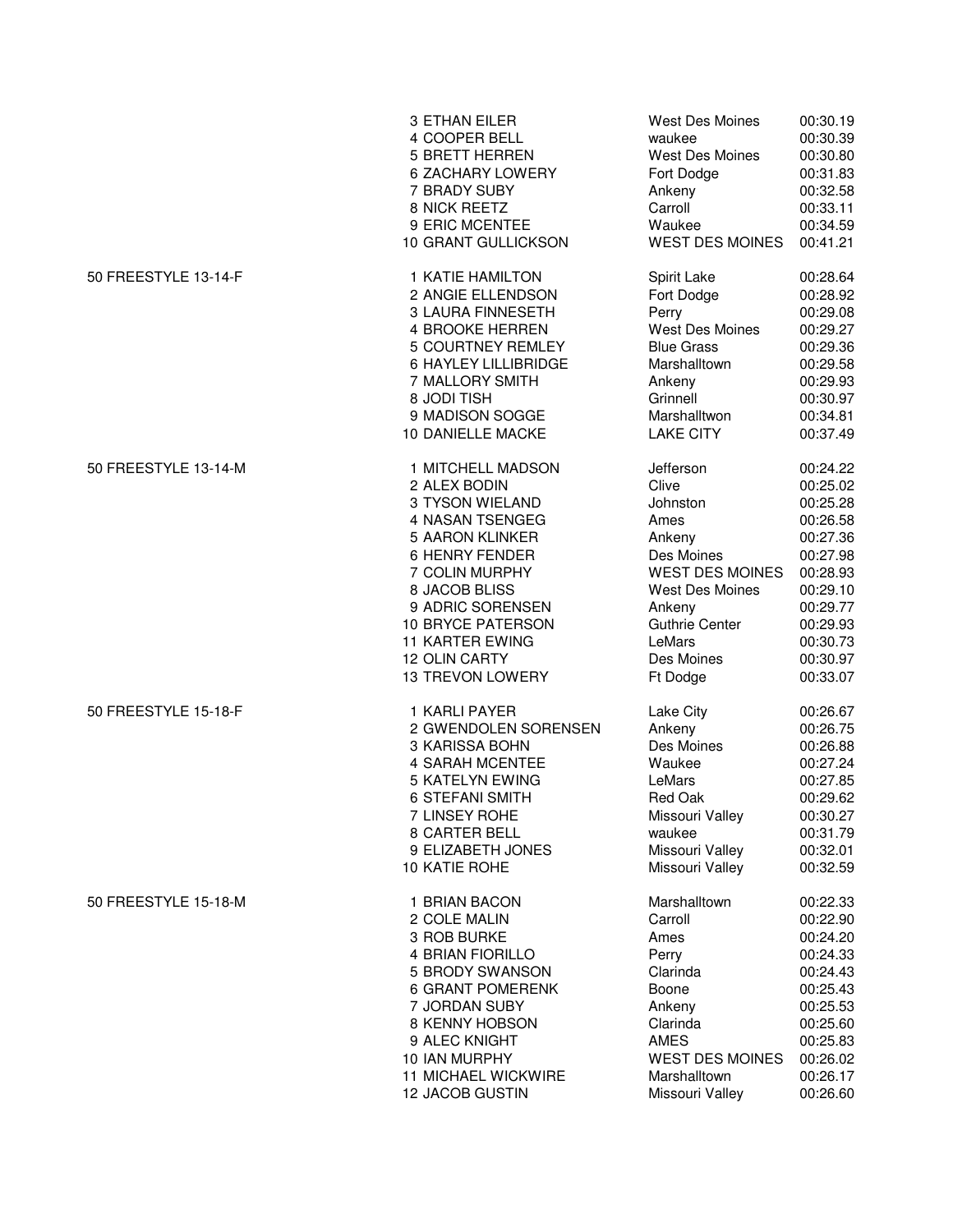|                               | <b>13 JUSTIN DEMEULENAERE</b> | Cedar Rapids           | 00:29.30 |
|-------------------------------|-------------------------------|------------------------|----------|
|                               | 14 DAVID HOLST                | Missouri Valley        | 00:29.75 |
| 100 INDIVIDUAL MEDLEY 11-12-F | 1 JORDAN RAINERI              | Ankeny                 | 01:12.49 |
|                               | 2 CATELYN GRAHAM              | Grinnell               | 01:14.38 |
|                               | 3 CASSIE FRAZIER              | Ankeny                 | 01:17.04 |
|                               | 4 EMMA GEORGEFF               | West Des Moines        | 01:18.45 |
|                               | 5 MAKAYLA KADNER              | Grinnell               | 01:19.36 |
|                               | 6 KENNEDY VOSS                | Ankeny                 | 01:19.70 |
|                               | 7 RACHEL MANDERSCHEID         | Ankeny                 | 01:21.28 |
|                               | 8 ALYSSA PROFFITT             | afton                  | 01:22.21 |
|                               | 9 SCHEIBE GRACE               | Ames                   | 01:23.31 |
|                               | 10 CAITLYN ROBERTS            | spirit lake schools    | 01:27.80 |
|                               | <b>11 ANNIE WHITEHEAD</b>     | West Des Moines        | 01:28.59 |
|                               | 12 SARAH CABEEN               | New Market             | 01:31.63 |
| 100 INDIVIDUAL MEDLEY 11-12-M | 1 ALEX WALTON                 | Wilton                 | 01:07.38 |
|                               | 2 MICHAEL BURKE               | Ames                   | 01:20.51 |
|                               | 3 ZACHARY DEATON              | Ankeny                 | 01:28.55 |
|                               | 4 NICK REETZ                  | Carroll                | 01:30.21 |
|                               | 5 GRANGER CARTY               | Des Moines             | 01:31.22 |
|                               | 6 ERIC MCENTEE                | Waukee                 | 01:33.70 |
|                               | 7 BRADY SUBY                  | Ankeny                 | 01:35.37 |
|                               | 8 AARON WHITEHILL             | Clarinda               | 01:37.33 |
|                               | 9 GRANT GULLICKSON            | <b>WEST DES MOINES</b> | 01:42.49 |
| 100 INDIVIDUAL MEDLEY 13-14-F | 1 HAYLEY ROBERTS              | spirit lake            | 01:14.75 |
|                               | 2 COURTNEY REMLEY             | <b>Blue Grass</b>      | 01:16.95 |
|                               | <b>3 LAURA FINNESETH</b>      | Perry                  | 01:18.67 |
|                               | 4 ANGIE ELLENDSON             | Fort Dodge             | 01:19.58 |
|                               | 5 MALLORY SMITH               | Ankeny                 | 01:23.94 |
|                               | 6 JODI TISH                   | Grinnell               | 01:26.39 |
| 100 INDIVIDUAL MEDLEY 13-14-M | 1 MITCHELL MADSON             | Jefferson              | 01:04.00 |
|                               | 2 TYSON WIELAND               | Johnston               | 01:04.23 |
|                               | 3 ALEX BODIN                  | Clive                  | 01:05.82 |
|                               | 4 JORDAN REINARD              | West Des Moines        | 01:05.97 |
|                               | 5 RAYMOND DULANEY             | Marshalltown           | 01:09.95 |
|                               | <b>6 JUSTIN WINNETT</b>       | <b>WOODWARD</b>        | 01:11.35 |
|                               | 7 HENRY FENDER                | Des Moines             | 01:11.83 |
|                               | 8 CAL BRANDT                  | Fort Dodge             | 01:12.98 |
|                               | 9 AARON KLINKER               | Ankeny                 | 01:14.82 |
|                               | 10 JUSTIN CABEEN              | <b>New Market</b>      | 01:15.82 |
|                               | <b>11 ANDREW WHITEHILL</b>    | Clarinda               | 01:17.32 |
|                               | <b>12 BRYCE PATERSON</b>      | <b>Guthrie Center</b>  | 01:17.46 |
|                               | 13 JACOB BLISS                | <b>West Des Moines</b> | 01:21.76 |
| 100 INDIVIDUAL MEDLEY 15-18-F | 1 KARLI PAYER                 | Lake City              | 01:07.02 |
|                               | 2 JENNIFER LUX                | Carroll                | 01:10.31 |
|                               | <b>3 SARAH MCENTEE</b>        | Waukee                 | 01:12.36 |
|                               | 4 ALEXA WHITEHILL             | Clarinda               | 01:15.11 |
|                               | 5 KATELYN EWING               | LeMars                 | 01:16.87 |
|                               | 6 LINSEY ROHE                 | Missouri Valley        | 01:23.62 |
|                               | 7 ELIZABETH JONES             | Missouri Valley        | 01:24.16 |
|                               | 8 KATIE ROHE                  | Missouri Valley        | 01:26.73 |
|                               | 9 FELECIA CIHACEK             | Missouri Valley        | 01:27.73 |
|                               | 10 JORDAN REMLEY              | <b>Blue Grass</b>      | 01:44.57 |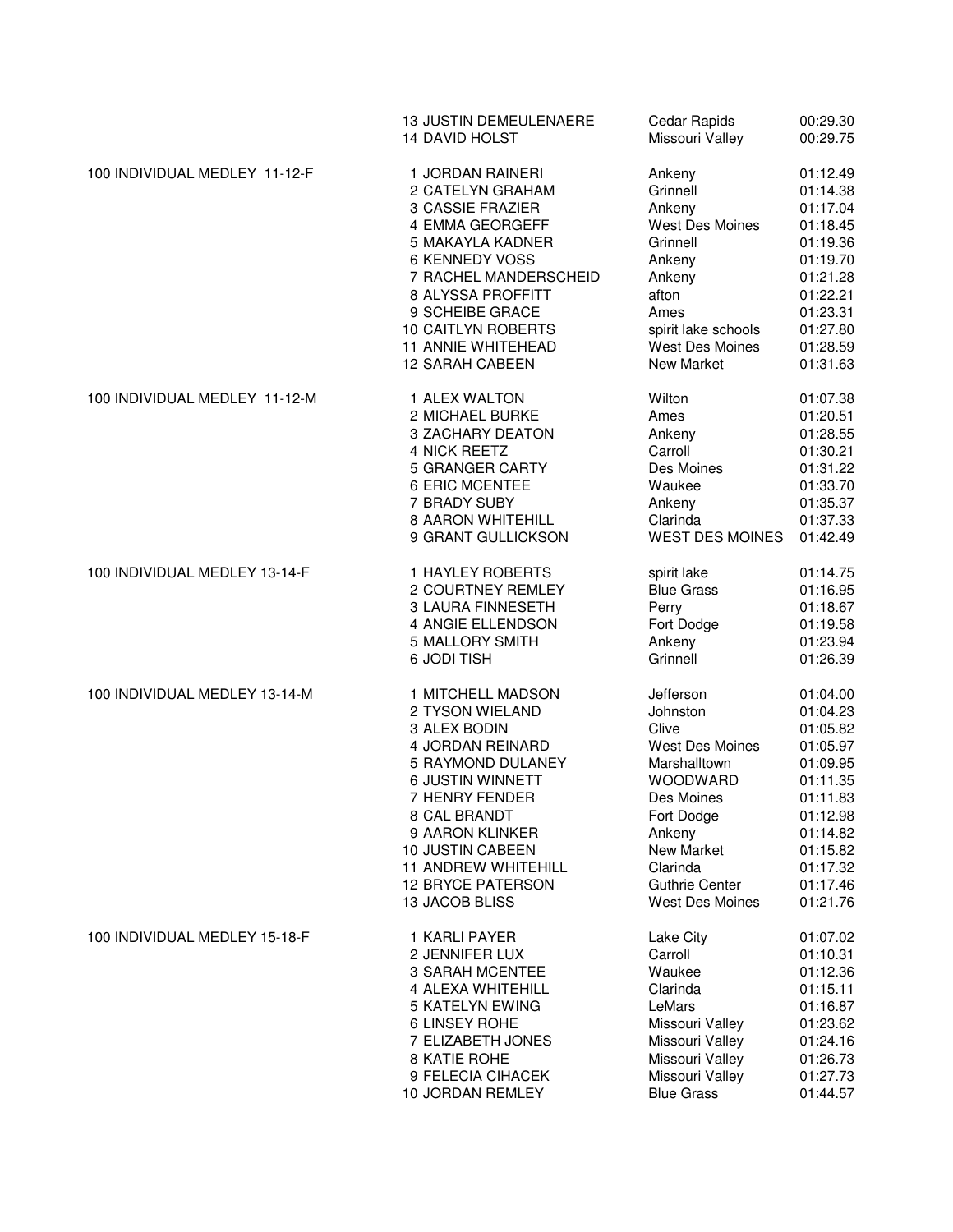| 100 INDIVIDUAL MEDLEY 15-18-M | 1 BRIAN BACON<br>2 COLE MALIN | Marshalltown<br>Carroll | 00:56.89<br>00:57.74 |
|-------------------------------|-------------------------------|-------------------------|----------------------|
|                               | <b>3 GRANT POMERENK</b>       | Boone                   | 01:05.68             |
|                               | 4 ROB BURKE                   | Ames                    | 01:08.80             |
|                               | 5 ALEX GRAEVE                 | Ankeny                  | 01:09.92             |
|                               | <b>6 JORDAN SUBY</b>          | Ankeny                  | 01:10.19             |
|                               | 7 MICHAEL WICKWIRE            | Marshalltown            | 01:11.85             |
|                               | 8 LOGAN SUMP                  | Clarinda                | 01:13.53             |
| 50 FREESTYLE 8 & UNDER-F      | 1 EMMA VER STEEG              | Spencer                 | 00:36.96             |
|                               | 2 ABBY HEIMLICHER             | Spirit Lake             | 00:38.57             |
|                               | 3 MADISON WENDT               | Red Oak                 | 00:39.44             |
|                               | 4 RILEY POHAR                 | Spencer                 | 00:39.88             |
|                               | 5 JESSLYN GAUMER              | Ankeny                  | 00:41.82             |
|                               | 6 KASANDRA REMLEY             | <b>Blue Grass</b>       | 00:42.12             |
|                               | 7 BLAIR BOWMAN                | Fairfield               | 00:43.10             |
|                               | 8 PAIGE PETERSON              | Ankeny                  | 00:56.66             |
| 50 FREESTYLE 8 & UNDER-M      | 1 JACK VAN METER              | Altoona                 | 00:34.08             |
|                               | 2 JACKSON FRERICKS            | Ankeny                  | 00:35.21             |
|                               | 3 BRITTAN BOWMAN              | Fairfield               | 00:35.26             |
|                               | 4 JACKSON BRIDIE              | Clarinda                | 00:46.14             |
|                               | 5 CARSON CULP                 | Cambridge               | 01:26.81             |
| 50 FREESTYLE 9-10-F           | 1 SARAH SCHEMMEL              | Durant                  | 00:30.93             |
|                               | 2 MADISON SIEPERDA            | Spirit Lake             | 00:32.02             |
|                               | 3 SIDNEY EPP                  | Ankeny                  | 00:35.69             |
|                               | 4 ALEXANDRA THORSON           | West Des Moines         | 00:35.78             |
|                               | 5 ANUSHI WIJAYAGUNARATNE      | West Des Moines         | 00:35.83             |
|                               | <b>6 EMILY DAVIS</b>          | Ankeny                  | 00:35.90             |
|                               | 7 MARISA SMITH                |                         | 00:37.39             |
|                               |                               | Ankeny<br>Clive         | 00:37.53             |
|                               | 8 LACEY KWAN                  |                         |                      |
|                               | 9 DALLAS LOKEY                | Missouri Valley         | 00:38.93             |
|                               | <b>10 SAMANTHA ESAIAS</b>     | Red Oak                 | 00:39.99             |
|                               | <b>11 MADELINE WEBB</b>       | Otley                   | 00:41.14             |
|                               | <b>12 EMMA PETERSON</b>       | Ankeny                  | 00:46.43             |
| 50 FREESTYLE 9-10-M           | 1 JAKE HEIMLICHER             | Spirit Lake             | 00:30.61             |
|                               | 2 RYAN GAUMER                 | Ankeny                  | 00:31.99             |
|                               | 3 JAMES VOSS                  | Ankeny                  | 00:32.24             |
|                               | 4 PAUL HUMMELL                | Cedar Rapids            | 00:33.93             |
|                               | <b>5 EVAN FREDERICK</b>       | West Des Moines         | 00:33.98             |
|                               | <b>6 MASON REINARD</b>        | <b>West Des Moines</b>  | 00:36.58             |
|                               | 7 TYLER LUX                   | Carroll                 | 00:37.43             |
|                               | 8 GAGE PETTY                  | Conrad                  | 00:37.86             |
|                               | 9 RYAN FEAUTO                 | Carroll                 | 00:40.05             |
| 25 BUTTERFLY 8 & UNDER-F      | 1 EMMA VER STEEG              | Spencer                 | 00:18.64             |
|                               | 2 GILLIAN DAVEY               | Urbandale               | 00:23.64             |
|                               | 3 PAIGE PETERSON              | Ankeny                  | 00:33.35             |
| 25 BUTTERFLY 8 & UNDER-M      | 1 ANDREW SCHEMMEL             | Durant                  | 00:19.94             |
| 25 BUTTERFLY 9-10-F           | 1 KAYLA RINDERKNECHT          | Urbandale               | 00:16.52             |
|                               | 2 MADISON SIEPERDA            | Spirit Lake             | 00:17.16             |
|                               | 3 MARISA SMITH                | Ankeny                  | 00:19.30             |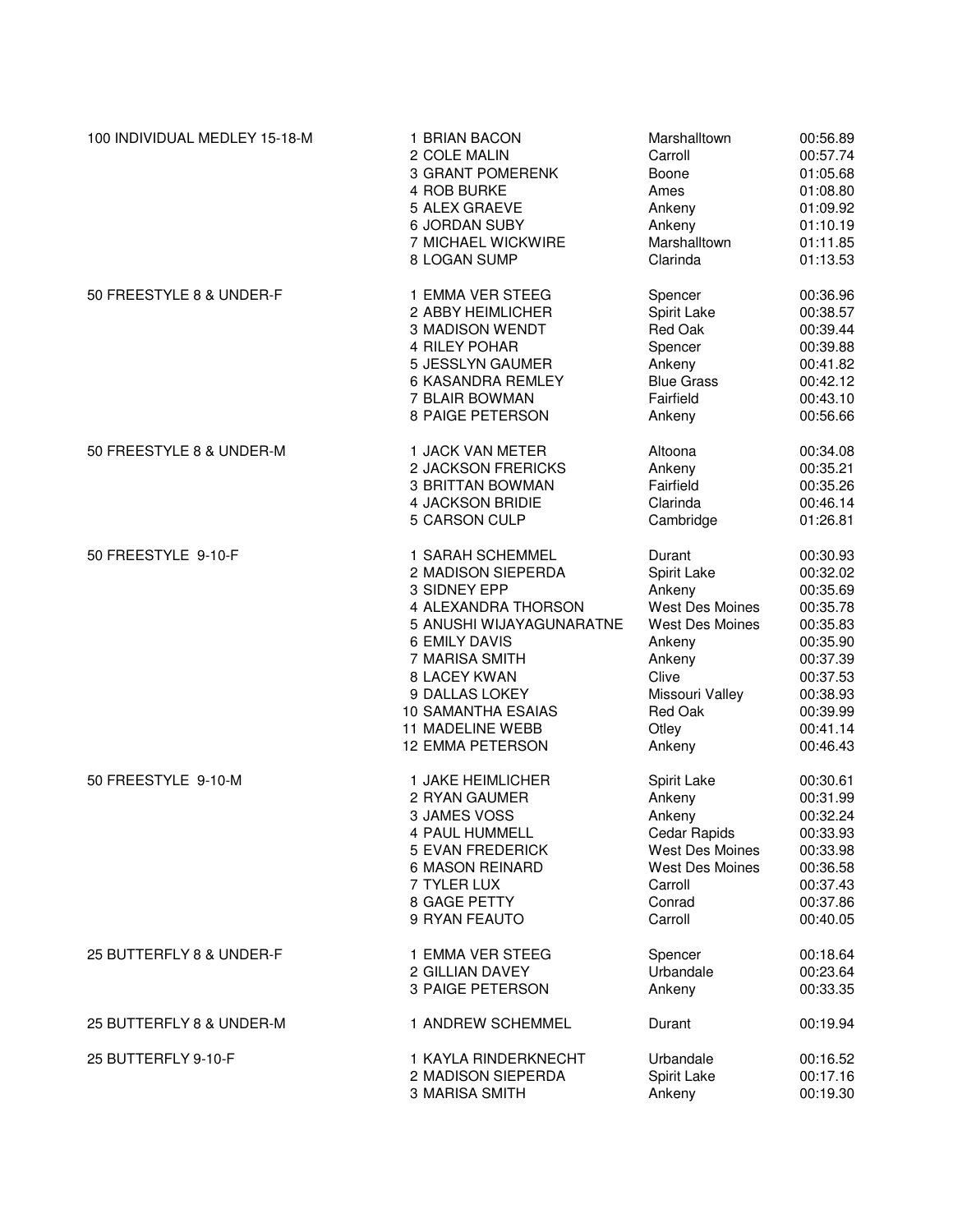|                                   | <b>4 EMILY DAVIS</b>      | Ankeny            | 00:19.82 |
|-----------------------------------|---------------------------|-------------------|----------|
|                                   | 5 SIDNEY EPP              | Ankeny            | 00:20.15 |
|                                   | 6 CHLOE FRAZIER           | Ankeny            | 00:20.25 |
|                                   | 7 EMMA PETERSON           | Ankeny            | 00:21.16 |
|                                   | 8 DALLAS LOKEY            | Missouri Valley   | 00:22.15 |
|                                   | 9 AARYN GRAEVE            | Ankeny            | 00:22.66 |
|                                   | 10 EVANGELINE SCHEIBE     | Ames              | 00:25.65 |
| 25 BUTTERFLY 9-10-M               | 1 CAMERON BRIGGS          | Waukee            | 00:15.31 |
|                                   | 2 ISAAK WEBB              | Otley             | 00:16.48 |
|                                   | 3 TYLER LUX               | Carroll           | 00:18.83 |
|                                   | 4 RYAN FEAUTO             | Carroll           | 00:22.25 |
| 100 INDIVIDUAL MEDLEY 8 & UNDER-F | 1 EMMA VER STEEG          | Spencer           | 01:41.96 |
|                                   | 2 RILEY POHAR             | Spencer           | 01:46.17 |
|                                   | <b>3 KASANDRA REMLEY</b>  | <b>Blue Grass</b> | 01:49.76 |
|                                   | 4 GILLIAN DAVEY           | Urbandale         | 01:57.80 |
| 100 INDIVIDUAL MEDLEY 8 & UNDER-M | 1 JACK VAN METER          | Altoona           | 01:28.47 |
|                                   | 2 BRITTAN BOWMAN          | Fairfield         | 01:37.60 |
|                                   | <b>3 JACKSON FRERICKS</b> | Ankeny            | 01:39.03 |
|                                   | 4 ANDREW SCHEMMEL         | Durant            | 01:41.95 |
| 100 INDIVIDUAL MEDLEY 9-10-F      | 1 SARAH SCHEMMEL          | Durant            | 01:21.21 |
|                                   | 2 KAYLA RINDERKNECHT      | Urbandale         | 01:27.98 |
|                                   | 3 ANUSHI WIJAYAGUNARATNE  | West Des Moines   | 01:30.78 |
|                                   | 4 EVANGELINE SCHEIBE      | Ames              | 01:39.85 |
|                                   | <b>5 MADELINE WEBB</b>    | Otley             | 01:40.58 |
|                                   | <b>6 JENA PROFFITT</b>    | afton             | 01:43.33 |
|                                   | 7 DALLAS LOKEY            | Missouri Valley   | 01:43.62 |
|                                   | 8 AARYN GRAEVE            | Ankeny            | 01:50.39 |
| 100 INDIVIDUAL MEDLEY 9-10-M      | 1 CAMERON BRIGGS          | Waukee            | 01:15.83 |
|                                   | 2 JAKE HEIMLICHER         | Spirit Lake       | 01:17.16 |
|                                   | 3 ISAAK WEBB              | Otley             | 01:20.12 |
|                                   | 4 EVAN FREDERICK          | West Des Moines   | 01:23.72 |
|                                   | 5 JAMES VOSS              | Ankeny            | 01:29.74 |
|                                   | 6 MASON REINARD           | West Des Moines   | 01:39.24 |
| 25 BREASTSTROKE 8 AND UNDER-F     | 1 ABBY HEIMLICHER         | Spirit Lake       | 00:20.16 |
|                                   | 2 JESSLYN GAUMER          | Ankeny            | 00:25.74 |
|                                   | 3 BLAIR BOWMAN            | Fairfield         | 00:26.45 |
|                                   | <b>4 GILLIAN DAVEY</b>    | Urbandale         | 00:27.56 |
|                                   | 5 PAIGE PETERSON          | Ankeny            | 00:00.00 |
| 25 BREASTSTROKE 8 AND UNDER-M     | 1 BRITTAN BOWMAN          | Fairfield         | 00:24.05 |
|                                   | 2 JACKSON BRIDIE          | Clarinda          | 00:24.70 |
| 25 BREASTSTROKE 9-10-F            | 1 MADISON SIEPERDA        | Spirit Lake       | 00:19.94 |
|                                   | 2 ANUSHI WIJAYAGUNARATNE  | West Des Moines   | 00:21.06 |
|                                   | <b>3 JENA PROFFITT</b>    | afton             | 00:24.50 |
|                                   | 4 SAMANTHA ESAIAS         | Red Oak           | 00:27.70 |
| 25 BREASTSTROKE 9-10-M            | 1 EVAN FREDERICK          | West Des Moines   | 00:19.16 |
|                                   | 2 PAUL HUMMELL            | Cedar Rapids      | 00:19.69 |
|                                   | 3 TYLER LUX               | Carroll           | 00:24.15 |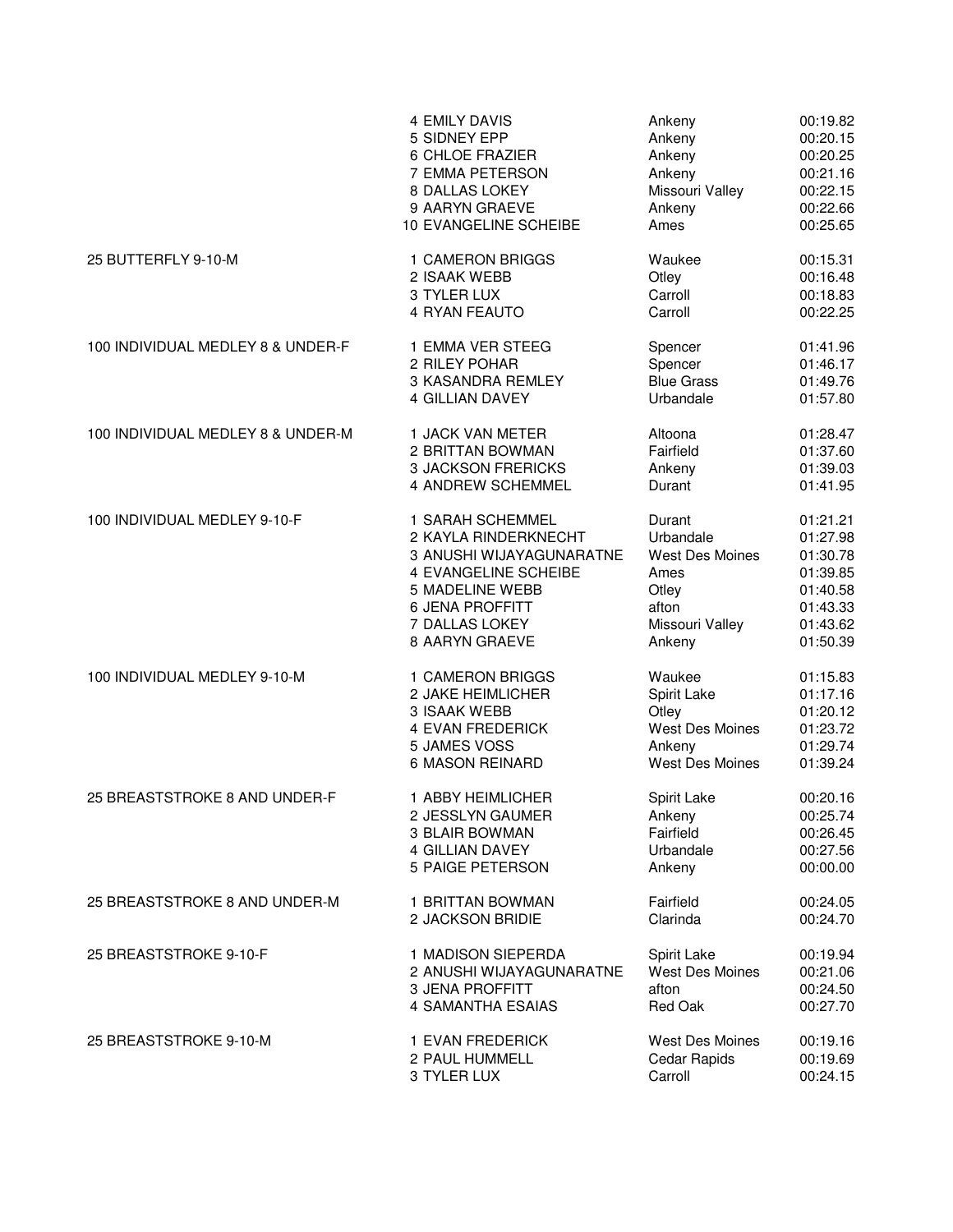| 200 FREESTYLE 8 & UNDER-F | 1 JESSLYN GAUMER            | Ankeny                 | 03:42.33 |
|---------------------------|-----------------------------|------------------------|----------|
| 200 FREESTYLE 8 & UNDER-M | 1 JACK VAN METER            | Altoona                | 02:47.61 |
| 200 FREESTYLE 9-10-F      | 1 JENA PROFFITT             | afton                  | 03:38.76 |
| 200 FREESTYLE 9-10-M      | 1 ISAAK WEBB                | Otley                  | 02:33.95 |
|                           | 2 JAMES VOSS                | Ankeny                 | 02:37.81 |
|                           | <b>3 EVAN FREDERICK</b>     | <b>West Des Moines</b> | 02:47.00 |
|                           | 4 RYAN GAUMER               | Ankeny                 | 02:48.48 |
| 50 BACKSTROKE 8 & UNDER-F | 1 RILEY POHAR               | Spencer                | 00:46.88 |
|                           | 2 ABBY HEIMLICHER           | Spirit Lake            | 00:48.06 |
|                           | <b>3 BLAIR BOWMAN</b>       | Fairfield              | 00:51.35 |
|                           | 4 KASANDRA REMLEY           | <b>Blue Grass</b>      | 00:52.58 |
| 50 BACKSTROKE 8 & UNDER-M | 1 JACKSON FRERICKS          | Ankeny                 | 00:40.06 |
|                           | 2 JACK VAN METER            | Altoona                | 00:40.96 |
|                           | <b>3 ANDREW SCHEMMEL</b>    | Durant                 | 00:53.52 |
|                           | 4 CARSON CULP               | Cambridge              | 01:45.75 |
| 50 BACKSTROKE 9-10-F      | 1 SARAH SCHEMMEL            | Durant                 | 00:37.12 |
|                           | 2 KAYLA RINDERKNECHT        | Urbandale              | 00:38.98 |
|                           | 3 ALEXANDRA THORSON         | West Des Moines        | 00:42.36 |
|                           | 4 AARYN GRAEVE              | Ankeny                 | 00:45.94 |
|                           | 5 EVANGELINE SCHEIBE        | Ames                   | 00:46.23 |
|                           | <b>6 JENA PROFFITT</b>      | afton                  | 00:48.77 |
|                           | 7 MADELINE WEBB             | Otley                  | 00:48.96 |
|                           | 8 EMMA PETERSON             | Ankeny                 | 00:50.82 |
|                           | 9 SAMANTHA ESAIAS           | Red Oak                | 54:43.00 |
| 50 BACKSTROKE 9-10-M      | 1 CAMERON BRIGGS            | Waukee                 | 00:33.80 |
|                           | 2 JAKE HEIMLICHER           | Spirit Lake            | 00:36.06 |
|                           | 3 RYAN GAUMER               | Ankeny                 | 00:36.82 |
|                           | 4 PAUL HUMMELL              | Cedar Rapids           | 00:39.32 |
|                           | 5 GAGE PETTY                | Conrad                 | 00:41.25 |
|                           | <b>6 RYAN FEAUTO</b>        | Carroll                | 00:46.61 |
| 50 BREASTSTROKE 11-12 F   | 1 RACHEL MANDERSCHEID       | Ankeny                 | 00:37.20 |
|                           | 2 HILARY SCHIEFFER          | Altoona                | 00:37.24 |
|                           | 3 CASSIE FRAZIER            | Ankeny                 | 00:37.76 |
|                           | 4 SHANNON GORMAN            | Springville            | 00:38.66 |
|                           | 5 EMMA GERDIS               | Waukee                 | 00:39.20 |
|                           | 6 CATELYN GRAHAM            | Grinnell               | 00:39.56 |
|                           | 7 KIRSTEN SIEBENGA          | cedar rapids           | 00:41.01 |
|                           | 8 MADISON KRUMM             | Kellogg                | 00:42.13 |
|                           | 9 SCHEIBE GRACE             | Ames                   | 00:43.10 |
|                           | <b>10 SYDNEE ESAIAS</b>     | Red Oak                | 00:43.13 |
|                           | <b>11 SARAH CABEEN</b>      | New Market             | 00:44.95 |
|                           | <b>12 ASHLEIGH HOULETTE</b> | Altoona                | 00:45.37 |
|                           | 13 LEANN HOBSON             | Clarinda               | 00:51.74 |
| 50 BREASTSTROKE 11-12 M   | 1 ALEX WALTON               | Wilton                 | 00:35.42 |
|                           | 2 JAKE LENSING              | Pella                  | 00:37.80 |
|                           | 3 AARON BRANDT              | Fort Dodge             | 00:39.63 |
|                           | 4 MICHAEL BURKE             | Ames                   | 00:40.93 |
|                           | 5 ZACHARY LOWERY            | Fort Dodge             | 00:42.25 |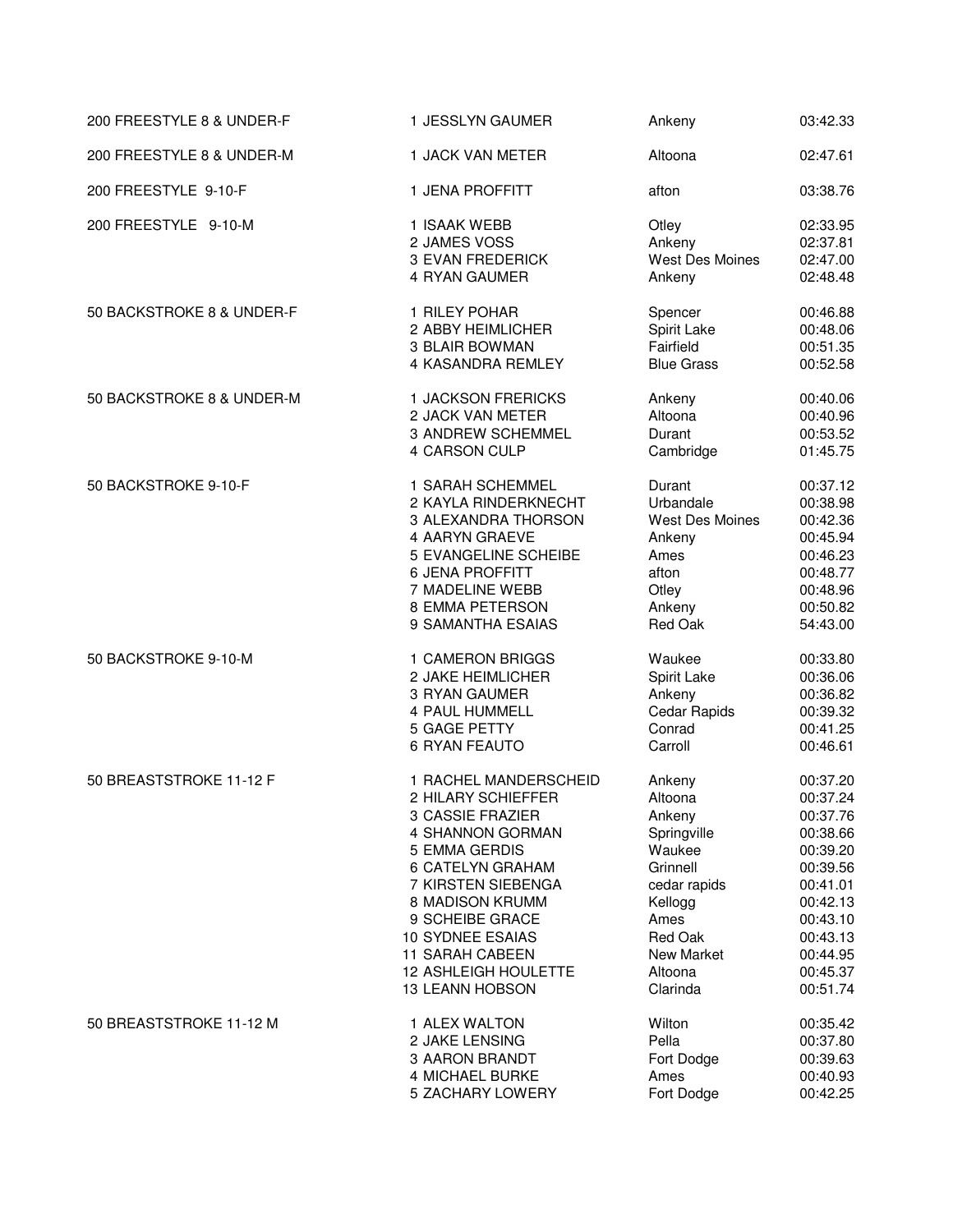|                         | <b>6 GRANGER CARTY</b>    | Des Moines             | 00:43.28 |
|-------------------------|---------------------------|------------------------|----------|
|                         | 7 GRANT GULLICKSON        | <b>WEST DES MOINES</b> | 00:45.27 |
|                         | 8 ERIC MCENTEE            | Waukee                 | 00:45.28 |
|                         | 9 ZACHARY DEATON          | Ankeny                 | 00:45.33 |
|                         | <b>10 AARON WHITEHILL</b> | Clarinda               | 00:52.41 |
| 50 BREASTSTROKE 13-14-F | 1 SAMANTHA FITZGERALD     | Springville            | 00:36.59 |
|                         | 2 HAYLEY ROBERTS          | spirit lake            | 00:38.25 |
|                         | <b>3 LAURA FINNESETH</b>  | Perry                  | 00:39.82 |
|                         | 4 TAYLOR WIELAND          | Johnston               | 00:42.95 |
| 50 BREASTSTROKE 13-14-M | 1 ALEX BODIN              | Clive                  | 00:31.52 |
|                         | 2 JORDAN REINARD          | <b>West Des Moines</b> | 00:32.46 |
|                         | 3 MITCHELL MADSON         | Jefferson              | 00:33.44 |
|                         | 4 JUSTIN WINNETT          | WOODWARD               | 00:33.65 |
|                         | 5 RAYMOND DULANEY         | Marshalltown           | 00:34.19 |
|                         | 6 ADRIC SORENSEN          | Ankeny                 | 00:39.89 |
|                         | 7 ANDREW WHITEHILL        | Clarinda               | 00:40.28 |
|                         | 8 MICHAEL LUX             | Carroll                | 00:40.78 |
| 50 BREASTSTROKE 15-18-F | 1 GWENDOLEN SORENSEN      | Ankeny                 | 00:32.76 |
|                         | 2 KARLI PAYER             | Lake City              | 00:33.87 |
|                         | 3 ALEXA WHITEHILL         | Clarinda               | 00:36.82 |
|                         | 4 ERIN COPELAND           | jefferson              | 00:37.80 |
|                         | 5 AUTUMN OSBORN           | Missouri Valley        | 00:41.17 |
|                         | 6 ELIZABETH JONES         | Missouri Valley        | 00:41.22 |
|                         | 7 FELECIA CIHACEK         | Missouri Valley        | 00:42.77 |
| 50 BREASTSTROKE 15-18-M | 1 ROB BURKE               | Ames                   | 00:30.84 |
|                         | 2 COLE MALIN              | Carroll                | 00:30.86 |
|                         | <b>3 GRANT POMERENK</b>   | Boone                  | 00:30.91 |
|                         | 4 ALEC KNIGHT             | <b>AMES</b>            | 00:31.41 |
|                         | <b>5 MATTHEW BURKE</b>    | Ames                   | 00:35.11 |
|                         | 6 LOGAN SUMP              | Clarinda               | 00:36.32 |
|                         | 7 KENNY HOBSON            | Clarinda               | 00:37.99 |
|                         | 8 DAVID HOLST             | Missouri Valley        | 00:38.26 |
| 100 BACKSTROKE 11-12-F  | 1 TAYLOR SIEPERDA         | Spirit Lake            | 01:05.73 |
|                         | 2 JORDAN RAINERI          | Ankeny                 | 01:10.49 |
|                         | 3 ELIZABETH MITCHELL      | Grinnell               | 01:12.57 |
|                         | 4 EMMA GEORGEFF           | <b>West Des Moines</b> | 01:14.75 |
|                         | 5 MAKAYLA KADNER          | Grinnell               | 01:14.99 |
|                         | 6 KENNEDY VOSS            | Ankeny                 | 01:16.93 |
|                         | 7 ALYSSA PROFFITT         | afton                  | 01:21.75 |
|                         | 8 ALYSSA CARLSON          | Ankeny                 | 01:23.04 |
|                         | 9 CAITLYN ROBERTS         | spirit lake schools    | 01:24.03 |
|                         | 10 ANNIE WHITEHEAD        | <b>West Des Moines</b> | 01:27.92 |
|                         | <b>11 SYDNEE ESAIAS</b>   | Red Oak                | 01:28.27 |
|                         | <b>12 SARAH CABEEN</b>    | <b>New Market</b>      | 01:35.26 |
|                         | 13 ALICIA HEIN            | Altoona                | 01:36.26 |
| 100 BACKSTROKE 11-12-M  | 1 ALEX WALTON             | Wilton                 | 01:05.89 |
|                         | 2 BRENNAN URBI            | Cedar Rapids           | 01:13.25 |
|                         | 3 TIM PETERSON            | Ankeny                 | 01:18.30 |
|                         | 4 COOPER BELL             | waukee                 | 01:23.75 |
|                         | 5 ALEX JOHNSON            | West Des Moines        | 01:28.72 |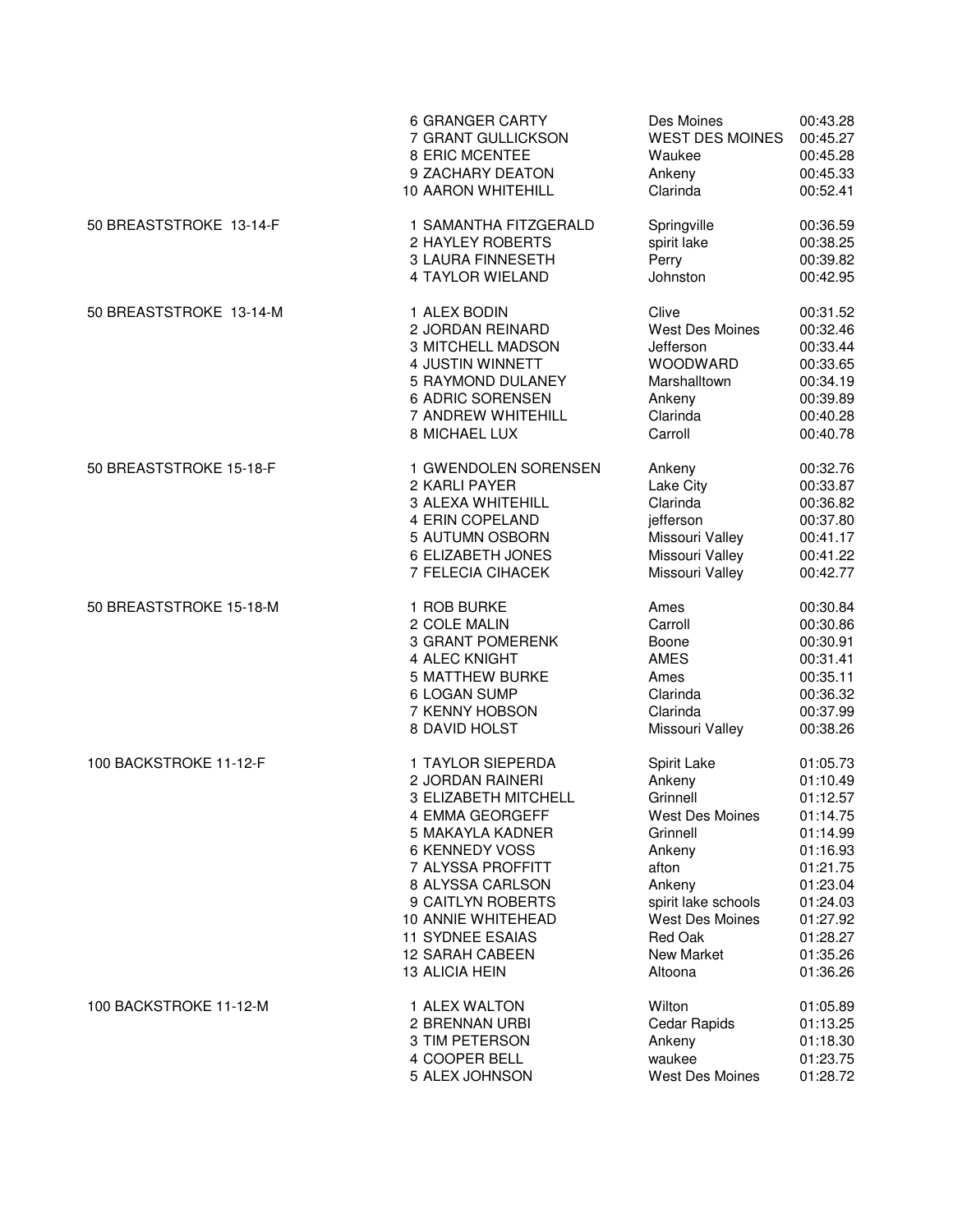| 100 BACKSTROKE 13-14-F | 1 KATIE HAMILTON            | Spirit Lake            | 01:12.20 |
|------------------------|-----------------------------|------------------------|----------|
|                        | 2 HAYLEY LILLIBRIDGE        | Marshalltown           | 01:12.24 |
|                        | 3 BROOKE HERREN             | <b>West Des Moines</b> | 01:13.10 |
|                        | 4 HAYLEY ROBERTS            | spirit lake            | 01:13.87 |
|                        | 5 COURTNEY REMLEY           | <b>Blue Grass</b>      | 01:15.44 |
| 100 BACKSTROKE 13-14-M | 1 HENRY FENDER              | Des Moines             | 01:08.57 |
|                        | 2 JORDAN REINARD            | <b>West Des Moines</b> | 01:09.90 |
|                        | 3 JUSTIN WINNETT            | <b>WOODWARD</b>        | 01:13.44 |
|                        | 4 JUSTIN CABEEN             | New Market             | 01:14.74 |
|                        | 5 OLIN CARTY                | Des Moines             | 01:19.44 |
|                        | 6 MICHAEL LUX               | Carroll                | 01:23.40 |
| 100 BACKSTROKE 15-18-F | 1 NICOLE LARSEN             | Marion                 | 01:07.95 |
|                        | 2 ALEXA WHITEHILL           | Clarinda               | 01:16.48 |
|                        | 3 LINSEY ROHE               | Missouri Valley        | 01:22.03 |
|                        | 4 AUTUMN OSBORN             | Missouri Valley        | 01:22.05 |
| 100 BACKSTROKE 15-18-M | 1 CONER ELLIOTT             | Clive                  | 00:57.84 |
|                        | 2 MATTHEW BURKE             | Ames                   | 01:09.00 |
|                        | <b>3 JORDAN SUBY</b>        | Ankeny                 | 01:09.65 |
|                        | 4 JUSTIN DEMEULENAERE       | Cedar Rapids           | 01:15.22 |
|                        | 5 LOGAN SUMP                | Clarinda               | 01:15.30 |
| 100 FREESTYLE 11-12-F  | 1 TAYLOR SIEPERDA           | Spirit Lake            | 00:58.07 |
|                        | 2 CATELYN GRAHAM            | Grinnell               | 01:01.97 |
|                        | 3 ELIZABETH MITCHELL        | Grinnell               | 01:02.91 |
|                        | 4 MAKAYLA KADNER            | Grinnell               | 01:03.68 |
|                        | 5 MADISON KRUMM             | Kellogg                | 01:05.20 |
|                        | 6 HILARY SCHIEFFER          | Altoona                | 01:06.36 |
|                        | 7 EMMA GERDIS               | Waukee                 | 01:07.15 |
|                        | 8 SHANNON GORMAN            | Springville            | 01:07.31 |
|                        | 9 ALYSSA CARLSON            | Ankeny                 | 01:08.58 |
|                        | 10 KENNEDY VOSS             | Ankeny                 | 01:09.76 |
|                        | 11 CASSIE FRAZIER           | Ankeny                 | 01:10.17 |
|                        | 11 KIRSTEN SIEBENGA         | cedar rapids           | 01:10.17 |
|                        | 13 EMMA GEORGEFF            | West Des Moines        | 01:10.52 |
|                        | 14 RACHEL MANDERSCHEID      | Ankeny                 | 01:12.12 |
|                        | <b>15 ALICIA HEIN</b>       | Altoona                | 01:14.31 |
|                        | <b>16 SCHEIBE GRACE</b>     | Ames                   | 01:15.24 |
|                        | 17 ALYSSA PROFFITT          | afton                  | 01:16.44 |
|                        | <b>18 ASHLEIGH HOULETTE</b> | Altoona                | 01:16.85 |
|                        | <b>19 LEANN HOBSON</b>      | Clarinda               | 01:23.86 |
| 100 FREESTYLE 11-12-M  | 1 BRENNAN URBI              | Cedar Rapids           | 01:03.48 |
|                        | 2 JAKE LENSING              | Pella                  | 01:04.01 |
|                        | 3 ETHAN EILER               | West Des Moines        | 01:07.18 |
|                        | 4 TIM PETERSON              | Ankeny                 | 01:08.85 |
|                        | <b>5 BRETT HERREN</b>       | <b>West Des Moines</b> | 01:09.51 |
|                        | 6 COOPER BELL               | waukee                 | 01:11.46 |
|                        | 7 MICHAEL BURKE             | Ames                   | 01:12.75 |
|                        | 8 ALEX JOHNSON              | West Des Moines        | 01:12.97 |
|                        | 9 BRADY SUBY                | Ankeny                 | 01:13.21 |
|                        | 10 ZACHARY DEATON           | Ankeny                 | 01:13.68 |
|                        | <b>11 NICK REETZ</b>        | Carroll                | 01:15.94 |
|                        | 12 ERIC MCENTEE             | Waukee                 | 01:17.52 |
|                        | 13 AARON WHITEHILL          | Clarinda               | 01:19.53 |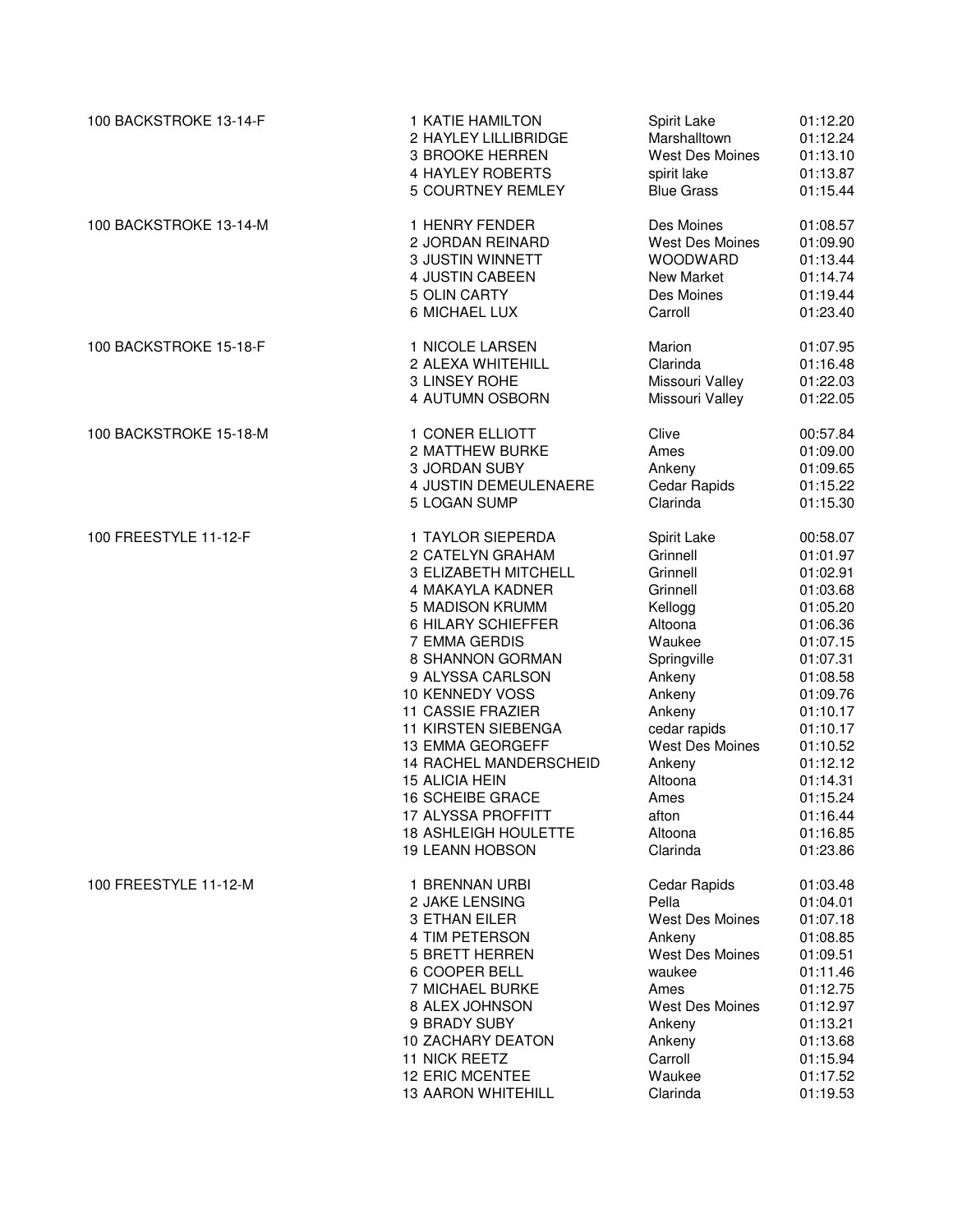|                       | <b>14 GRANGER CARTY</b>     | Des Moines             | 01:21.50 |
|-----------------------|-----------------------------|------------------------|----------|
| 100 FREESTYLE 13-14-F | 1 ALEXANDRA DUNN            | Cedar Rapids           | 01:00.30 |
|                       | 2 ANGIE ELLENDSON           | Fort Dodge             | 01:02.18 |
|                       | <b>3 KATIE HAMILTON</b>     | Spirit Lake            | 01:03.54 |
|                       | <b>4 BROOKE HERREN</b>      | West Des Moines        | 01:03.71 |
|                       | <b>5 HAYLEY LILLIBRIDGE</b> | Marshalltown           | 01:04.26 |
|                       | <b>6 COURTNEY REMLEY</b>    | <b>Blue Grass</b>      | 01:05.27 |
|                       | 7 SAMANTHA FITZGERALD       | Springville            | 01:05.27 |
|                       | 8 JODI TISH                 | Grinnell               | 01:11.78 |
|                       | 9 TAYLOR WIELAND            | Johnston               | 01:21.42 |
| 100 FREESTYLE 13-14-M | 1 TYSON WIELAND             | Johnston               | 00:54.87 |
|                       | 2 ALEX BODIN                | Clive                  | 00:55.00 |
|                       | 3 MITCHELL MADSON           | Jefferson              | 00:55.91 |
|                       | 4 NASAN TSENGEG             | Ames                   | 56:28.00 |
|                       | 5 RAYMOND DULANEY           | Marshalltown           | 58:45.00 |
|                       | 6 JENKIN BENSON             | Colfax                 | 59:02.00 |
|                       | 7 HENRY FENDER              | Des Moines             | 01:02.71 |
|                       | 8 ADRIC SORENSEN            | Ankeny                 | 01:04.18 |
|                       | 9 JUSTIN CABEEN             | New Market             | 01:04.46 |
|                       | 10 BRYCE PATERSON           | <b>Guthrie Center</b>  | 01:05.53 |
|                       | 11 COLIN MURPHY             | <b>WEST DES MOINES</b> | 01:05.58 |
|                       | 12 OLIN CARTY               | Des Moines             | 01:10.01 |
|                       | <b>13 KARTER EWING</b>      | LeMars                 | 01:10.07 |
|                       | 14 TREVON LOWERY            | Ft Dodge               | 01:17.00 |
| 100 FREESTYLE 15-18-F | 1 KARLI PAYER               | Lake City              | 00:57.74 |
|                       | 2 ELIZABETH GERDIS          | <b>WAUKEE</b>          | 00:58.01 |
|                       | 3 JENNIFER LUX              | Carroll                | 00:58.06 |
|                       | 4 KARISSA BOHN              | Des Moines             | 00:58.67 |
|                       | 5 GWENDOLEN SORENSEN        | Ankeny                 | 00:59.04 |
|                       | <b>6 SARAH MCENTEE</b>      | Waukee                 | 01:00.02 |
|                       | 7 KATELYN EWING             | LeMars                 | 01:04.11 |
|                       | 8 STEFANI SMITH             | Red Oak                | 01:04.88 |
|                       | 9 CARTER BELL               | waukee                 | 01:14.21 |
|                       | 10 ELIZABETH JONES          | Missouri Valley        | 01:16.83 |
|                       | 11 JORDAN REMLEY            | <b>Blue Grass</b>      | 01:28.49 |
| 100 FREESTYLE 15-18-M | 1 COLE MALIN                | Carroll                | 00:50.83 |
|                       | 2 ALEC KNIGHT               | <b>AMES</b>            | 00:56.68 |
|                       | <b>3 GRANT POMERENK</b>     | Boone                  | 00:58.09 |
|                       | 4 IAN MURPHY                | <b>WEST DES MOINES</b> | 00:59.47 |
|                       | 5 JACOB GUSTIN              | Missouri Valley        | 01:00.42 |
|                       | 5 JORDAN SUBY               | Ankeny                 | 01:00.42 |
|                       | 7 KENNY HOBSON              | Clarinda               | 01:01.58 |
|                       | 8 ROB BURKE                 | Ames                   | 01:01.60 |
|                       | 9 LOGAN SUMP                | Clarinda               | 01:02.25 |
|                       | 10 JUSTIN DEMEULENAERE      | <b>Cedar Rapids</b>    | 01:08.35 |
| 50 BUTTERFLY 11-12-F  | 1 TAYLOR SIEPERDA           | Spirit Lake            | 00:29.64 |
|                       | 2 MADISON KRUMM             | Kellogg                | 00:33.11 |
|                       | 3 EMMA GEORGEFF             | West Des Moines        | 00:34.37 |
|                       | 4 CASSIE FRAZIER            | Ankeny                 | 00:34.38 |
|                       | 5 SCHEIBE GRACE             | Ames                   | 00:37.20 |
|                       | 6 ALYSSA CARLSON            | Ankeny                 | 00:37.40 |
|                       | 7 KIRSTEN SIEBENGA          | cedar rapids           | 00:38.14 |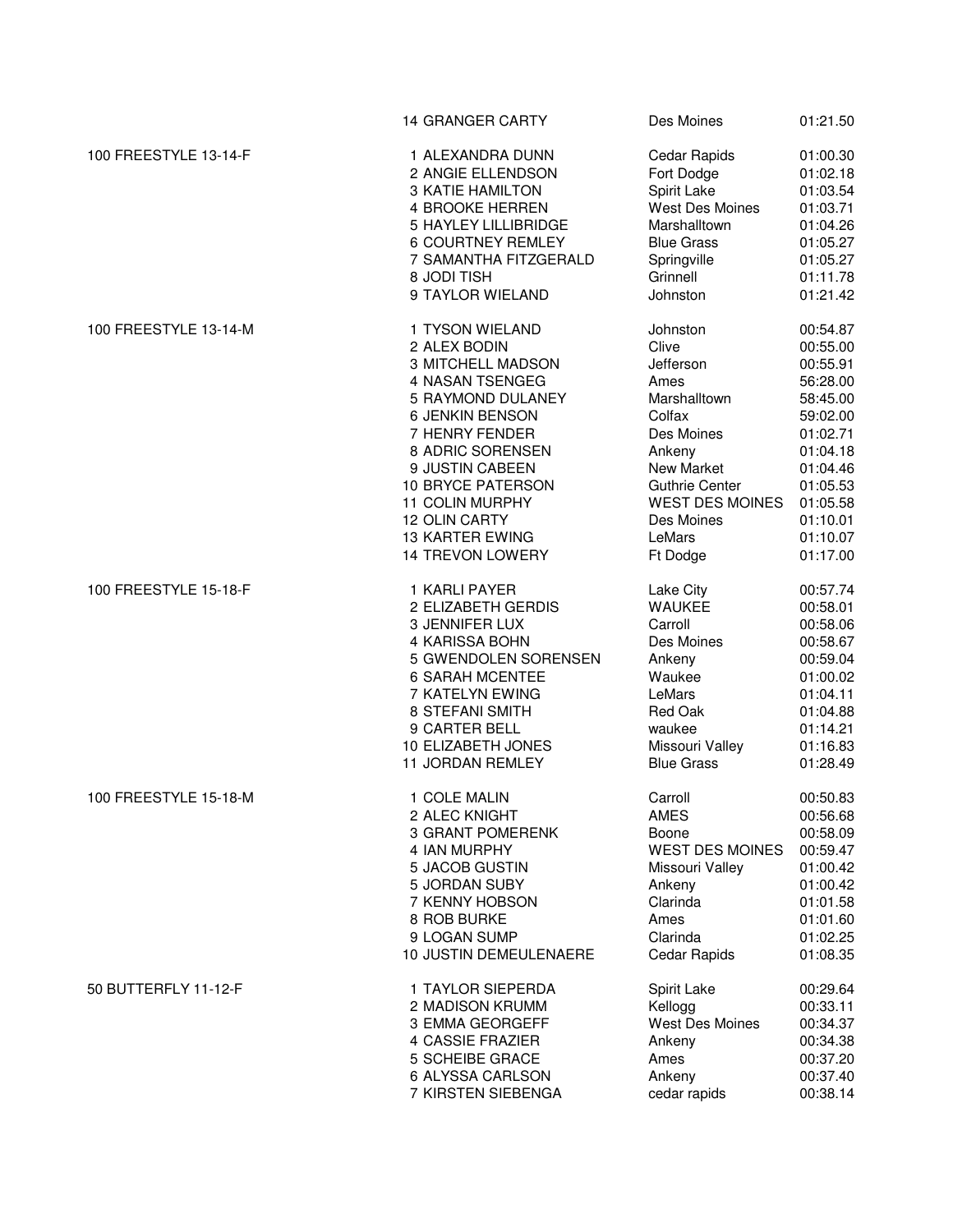|                               | <b>8 CAITLYN ROBERTS</b>    | spirit lake schools    | 40:03.00 |
|-------------------------------|-----------------------------|------------------------|----------|
|                               | 9 ANNIE WHITEHEAD           | <b>West Des Moines</b> | 00:40.38 |
|                               | 10 ASHLEY NOGEL             | Ames                   | 00:43.73 |
|                               | <b>11 SYDNEE ESAIAS</b>     | Red Oak                | 00:44.49 |
|                               | <b>12 SARAH CABEEN</b>      | New Market             | 00:45.89 |
|                               | <b>13 ASHLEIGH HOULETTE</b> | Altoona                | 00:48.05 |
| 50 BUTTERFLY 11-12-M          | 1 BRENNAN URBI              | Cedar Rapids           | 00:33.36 |
|                               | 2 ETHAN EILER               | <b>West Des Moines</b> | 00:36.16 |
|                               | 3 BRETT HERREN              | <b>West Des Moines</b> | 00:36.27 |
|                               | 4 TIM PETERSON              | Ankeny                 | 00:36.59 |
|                               | 5 NICK REETZ                | Carroll                | 00:36.95 |
|                               | 6 MICHAEL BURKE             | Ames                   | 00:40.75 |
|                               | 7 AARON WHITEHILL           | Clarinda               | 00:42.65 |
|                               | 8 GRANGER CARTY             | Des Moines             | 00:42.74 |
|                               | 9 GRANT GULLICKSON          | <b>WEST DES MOINES</b> | 00:48.93 |
| 50 BUTTERFLY 13-14-F          | 1 ALEXANDRA DUNN            | Cedar Rapids           | 00:31.46 |
|                               | 2 LAURA FINNESETH           | Perry                  | 00:32.98 |
|                               | 3 COURTNEY REMLEY           | <b>Blue Grass</b>      | 00:34.36 |
|                               | 4 ANGIE ELLENDSON           | Fort Dodge             | 00:35.96 |
|                               | 5 TAYLOR WIELAND            | Johnston               | 00:38.66 |
| 50 BUTTERFLY 13-14-M          | 1 TYSON WIELAND             | Johnston               | 00:26.77 |
|                               | 2 MITCHELL MADSON           | Jefferson              | 00:28.61 |
|                               | 3 JENKIN BENSON             | Colfax                 | 00:30.64 |
|                               | 4 CAL BRANDT                | Fort Dodge             | 00:31.11 |
|                               | 5 COLIN MURPHY              | <b>WEST DES MOINES</b> | 00:31.52 |
|                               | <b>6 BRYCE PATERSON</b>     | <b>Guthrie Center</b>  | 00:33.74 |
|                               | 7 ANDREW WHITEHILL          | Clarinda               | 00:33.88 |
|                               | 8 JUSTIN CABEEN             | New Market             | 00:35.48 |
| 50 BUTTERFLY 15-18-F          | 1 JENNIFER LUX              | Carroll                | 00:29.42 |
|                               | 2 KARLI PAYER               | Lake City              | 00:29.89 |
|                               | 3 KARISSA BOHN              | Des Moines             | 00:30.04 |
|                               | 4 NICOLE LARSEN             | Marion                 | 00:30.39 |
|                               | 5 ALEXA WHITEHILL           | Clarinda               | 00:31.83 |
|                               | 6 ELIZABETH GERDIS          | <b>WAUKEE</b>          | 00:32.72 |
|                               | 7 SARAH MCENTEE             | Waukee                 | 00:33.11 |
|                               | 8 LINSEY ROHE               | Missouri Valley        | 00:35.86 |
|                               | 9 FELECIA CIHACEK           | Missouri Valley        | 00:37.14 |
|                               | 10 KATIE ROHE               | Missouri Valley        | 00:37.98 |
| 50 BUTTERFLY 15-18-M          | 1 COLE MALIN                | Carroll                | 00:26.32 |
|                               | 2 ROB BURKE                 | Ames                   | 00:26.54 |
|                               | 3 CONER ELLIOTT             | Clive                  | 00:26.68 |
|                               | 4 BRODY SWANSON             | Clarinda               | 00:29.61 |
|                               | 5 KENNY HOBSON              | Clarinda               | 00:29.49 |
|                               | 6 JACOB GUSTIN              | Missouri Valley        | 00:29.61 |
| 200 INDIVIDUAL MEDLEY 11-12-F | 1 JORDAN RAINERI            | Ankeny                 | 02:39.49 |
|                               | 2 ELIZABETH MITCHELL        | Grinnell               | 02:39.72 |
|                               | 3 CATELYN GRAHAM            | Grinnell               | 02:42.33 |
|                               | 4 HILARY SCHIEFFER          | Altoona                | 02:47.73 |
|                               | 5 KENNEDY VOSS              | Ankeny                 | 02:53.76 |
|                               | 6 SHANNON GORMAN            | Springville            | 02:59.00 |
|                               | 7 CAITLYN ROBERTS           | spirit lake schools    | 03:11.32 |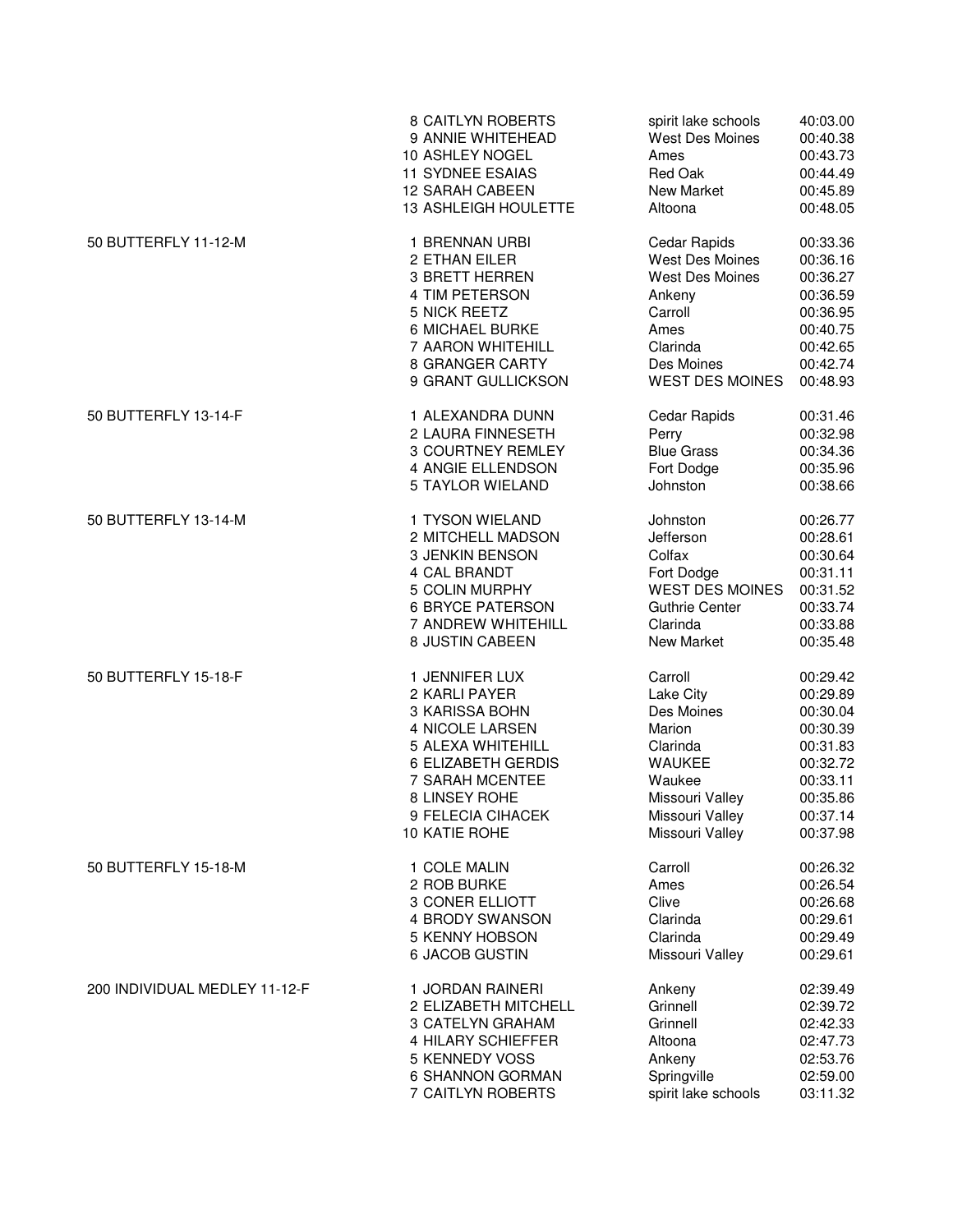|                                | 8 ANNIE WHITEHEAD                                    | <b>West Des Moines</b>    | 03:13.99                         |
|--------------------------------|------------------------------------------------------|---------------------------|----------------------------------|
| 200 INDIVIDUAL MEDLEY 11-12-M  | 1 ALEX WALTON                                        | Wilton                    | 02:28.17                         |
|                                | 2 BRETT HERREN                                       | West Des Moines           | 02:59.88                         |
|                                | 3 ZACHARY DEATON                                     | Ankeny                    | 03:13.78                         |
|                                | 4 ALEX JOHNSON                                       | <b>West Des Moines</b>    | 03:15.53                         |
|                                | 5 GRANT GULLICKSON                                   | <b>WEST DES MOINES</b>    | 03:39.01                         |
| 200 INDIVIDUAL MEDLEY 13-14-F  | 1 ALEXANDRA DUNN                                     | Cedar Rapids              | 02:36.63                         |
|                                | 2 BROOKE HERREN                                      | West Des Moines           | 02:38.77                         |
|                                | <b>3 KATIE HAMILTON</b>                              | Spirit Lake               | 02:39.63                         |
|                                | 4 SAMANTHA FITZGERALD                                | Springville               | 02:42.20                         |
|                                | <b>5 HAYLEY ROBERTS</b>                              | spirit lake               | 02:42.30                         |
| 200 INDIVIDUAL MEDLEY 13-14-M  | 1 ALEX BODIN                                         | Clive                     | 02:23.00                         |
|                                | 2 TYSON WIELAND                                      | Johnston                  | 02:25.02                         |
|                                | 3 NASAN TSENGEG                                      | Ames                      | 02:30.55                         |
|                                | 4 RAYMOND DULANEY                                    | Marshalltown              | 02:30.83                         |
|                                | 5 JENKIN BENSON                                      | Colfax                    | 02:34.23                         |
|                                | 6 JUSTIN WINNETT                                     | WOODWARD                  | 02:35.44                         |
|                                | 7 HENRY FENDER                                       | Des Moines                | 02:37.93                         |
|                                | <b>8 BRYCE PATERSON</b>                              | Guthrie Center            | 02:48.63                         |
|                                | 9 OLIN CARTY                                         | Des Moines                | 02:51.09                         |
|                                | 10 ANDREW WHITEHILL                                  | Clarinda                  | 02:57.06                         |
| 200 INDIVIDUAL MEDLEY 15-18-F  | 1 JENNIFER LUX                                       | Carroll                   | 02:32.15                         |
|                                | 2 ELIZABETH GERDIS                                   | <b>WAUKEE</b>             | 02:33.69                         |
|                                | 3 STEFANI SMITH                                      | Red Oak                   | 02:42.76                         |
| 200 INDIVIDUAL MEDLEY 15-18-M  | 1 CONER ELLIOTT                                      | Clive                     | 02:13.95                         |
|                                | 2 ALEC KNIGHT                                        | <b>AMES</b>               | 02:15.15                         |
|                                | <b>3 MATTHEW BURKE</b>                               | Ames                      | 02:23.31                         |
|                                | 4 ALEX GRAEVE                                        | Ankeny                    | 02:26.82                         |
|                                | 5 BRODY SWANSON                                      | Clarinda                  | 02:27.92                         |
| 500 FREESTYLE                  | 1 ANGIE ELLENDSON                                    | Fort Dodge                | 06:12.04                         |
| $13 - 14 - F$                  | 2 JODI TISH                                          | Grinnell                  | 07:09.01                         |
| 500 FREESTYLE<br>$13 - 14 - M$ | 1 NASAN TSENGEG<br>2 ADRIC SORENSEN<br>3 MICHAEL LUX | Ames<br>Ankeny<br>Carroll | 05:31.72<br>06:06.61<br>07:16.24 |
| 500 FREESTYLE 15-18-F          | 1 GWENDOLEN SORENSEN                                 | Ankeny                    | 05:25.30                         |
|                                | 2 KARISSA BOHN                                       | Des Moines                | 06:09.48                         |
|                                | 3 STEFANI SMITH                                      | Red Oak                   | 06:50.55                         |
| 500 FREESTYLE 15-18-M          | 1 ALEX GRAEVE                                        | Ankeny                    | 05:29.91                         |
|                                | 2 JACOB GUSTIN                                       | Missouri Valley           | 06:37.06                         |
| 50 BUTTERFLY 8 & UNDER-F       | 1 LAURYN SCHIEFFER                                   | Altoona                   | 00:37.80                         |
|                                | 2 EMMA VER STEEG                                     | Spencer                   | 00:41.49                         |
|                                | 3 MADISON WENDT                                      | Red Oak                   | 00:47.49                         |
|                                | 4 KASANDRA REMLEY                                    | <b>Blue Grass</b>         | 00:48.78                         |
| 50 BUTTERFLY 8 & UNDER-M       | 1 JACK VAN METER                                     | Altoona                   | 00:40.43                         |
|                                | 2 ANDREW SCHEMMEL                                    | Durant                    | 00:42.01                         |
|                                | 3 JACKSON BRIDIE                                     | Clarinda                  | 00:57.86                         |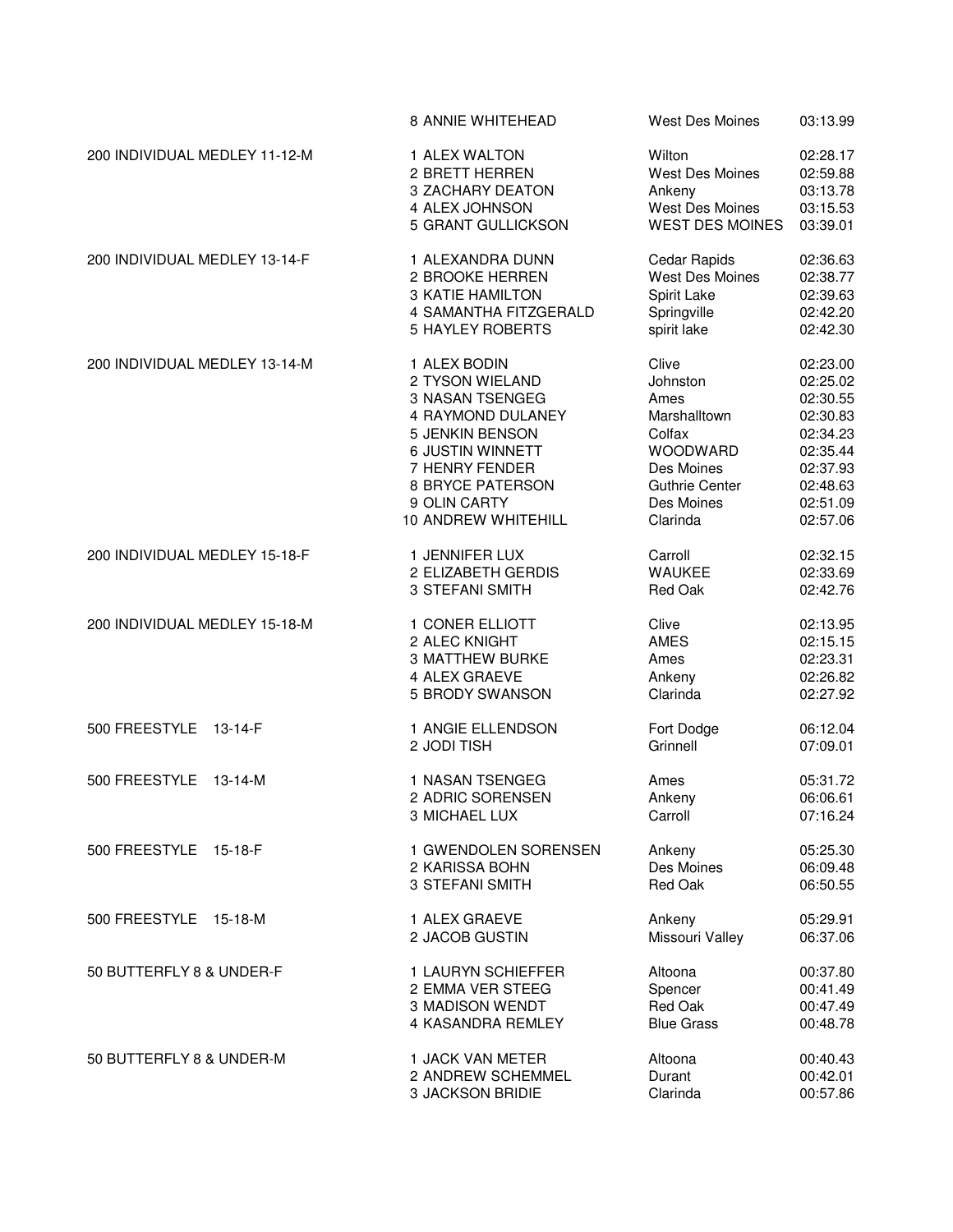|                             | 4 JACOB HEITSHUSEN        | Carroll                | 01:00.23 |
|-----------------------------|---------------------------|------------------------|----------|
| 50 BUTTERFLY 9-10-F         | 1 SARAH SCHEMMEL          | Durant                 | 00:35.61 |
|                             | 2 KAYLA RINDERKNECHT      | Urbandale              | 00:36.60 |
|                             | 3 MADISON SIEPERDA        | Spirit Lake            | 00:37.66 |
|                             | 4 ANUSHI WIJAYAGUNARATNE  | <b>West Des Moines</b> | 00:43.46 |
|                             | 5 SIDNEY EPP              | Ankeny                 | 00:45.25 |
|                             | 6 EMMA PETERSON           | Ankeny                 | 00:54.38 |
|                             | 7 AARYN GRAEVE            | Ankeny                 | 01:00.64 |
| 50 BUTTERFLY 9-10-M         | 1 CAMERON BRIGGS          | Waukee                 | 00:34.07 |
|                             | 2 ISAAK WEBB              | Otley                  | 00:35.83 |
|                             | <b>3 EVAN FREDERICK</b>   | <b>West Des Moines</b> | 00:36.63 |
|                             | 4 JAMES VOSS              | Ankeny                 | 00:42.27 |
|                             | 5 TYLER LUX               | Carroll                | 00:42.68 |
|                             | 6 NICK JOHNSON            | West Des Moines        | 00:48.25 |
|                             | 7 RYAN FEAUTO             | Carroll                | 00:51.85 |
| 100 FREESTYLE 8 AND UNDER-F | 1 LAURYN SCHIEFFER        | Altoona                | 01:12.95 |
|                             | 2 BLAIR BOWMAN            | Fairfield              | 01:36.29 |
|                             | 3 SYDNEY HONOLD           | Coon Rapids            | 01:47.55 |
| 100 FREESTYLE 8 AND UNDER-M | 1 BRITTAN BOWMAN          | Fairfield              | 01:23.66 |
| 100 FREESTYLE 9-10-F        | 1 RACHELLE HOULETTE       | Altoona                | 01:13.11 |
|                             | 2 KAYLA RINDERKNECHT      | Urbandale              | 01:16.43 |
|                             | 3 ALEXANDRA THORSON       | <b>West Des Moines</b> | 01:19.51 |
|                             | 4 SIDNEY EPP              | Ankeny                 | 01:21.64 |
|                             | 5 ANUSHI WIJAYAGUNARATNE  | <b>West Des Moines</b> | 01:21.69 |
|                             | <b>6 EMILY DAVIS</b>      | Ankeny                 | 01:23.51 |
|                             | 7 LACEY KWAN              | Clive                  | 01:30.09 |
|                             | 8 DALLAS LOKEY            | Missouri Valley        | 01:31.26 |
|                             | 9 JENA PROFFITT           | afton                  | 01:32.18 |
|                             | 10 AARYN GRAEVE           | Ankeny                 | 01:32.22 |
|                             | <b>11 SAMANTHA ESAIAS</b> | Red Oak                | 01:37.43 |
|                             | 12 EMMA PETERSON          | Ankeny                 | 01:45.58 |
| 100 FREESTYLE 9-10-M        | 1 JAKE HEIMLICHER         | Spirit Lake            | 01:08.27 |
|                             | 2 ISAAK WEBB              | Otley                  | 01:09.19 |
|                             | 3 JAMES VOSS              | Ankeny                 | 01:10.69 |
|                             | 4 RYAN GAUMER             | Ankeny                 | 01:13.87 |
|                             | 5 AUSTIN COCHRANE         | Marion                 | 01:15.62 |
|                             | <b>6 NICK JOHNSON</b>     | <b>West Des Moines</b> | 01:15.71 |
|                             | 7 MASON REINARD           | <b>West Des Moines</b> | 01:19.10 |
| 25 BACKSTROKE 8 & UNDER-F   | 1 EMMA VER STEEG          | Spencer                | 00:19.79 |
|                             | 2 ABBY HEIMLICHER         | Spirit Lake            | 00:20.51 |
|                             | <b>3 MADISON WENDT</b>    | Red Oak                | 00:21.86 |
|                             | 4 BLAIR BOWMAN            | Fairfield              | 00:22.87 |
|                             | 5 KASANDRA REMLEY         | <b>Blue Grass</b>      | 00:23.57 |
|                             | <b>6 BERIT QUASS</b>      | Ankeny                 | 00:24.13 |
|                             | 7 PAIGE PETERSON          | Ankeny                 | 00:27.69 |
| 25 BACKSTROKE 8 & UNDER-M   | 1 JACKSON FRERICKS        | Ankeny                 | 00:18.68 |
|                             | 2 JONATHAN HEIN           | Altoona                | 00:22.58 |
|                             | 3 ALEX COCHRANE           | Marion                 | 00:23.89 |
|                             | 4 JACOB HEITSHUSEN        | Carroll                | 00:26.76 |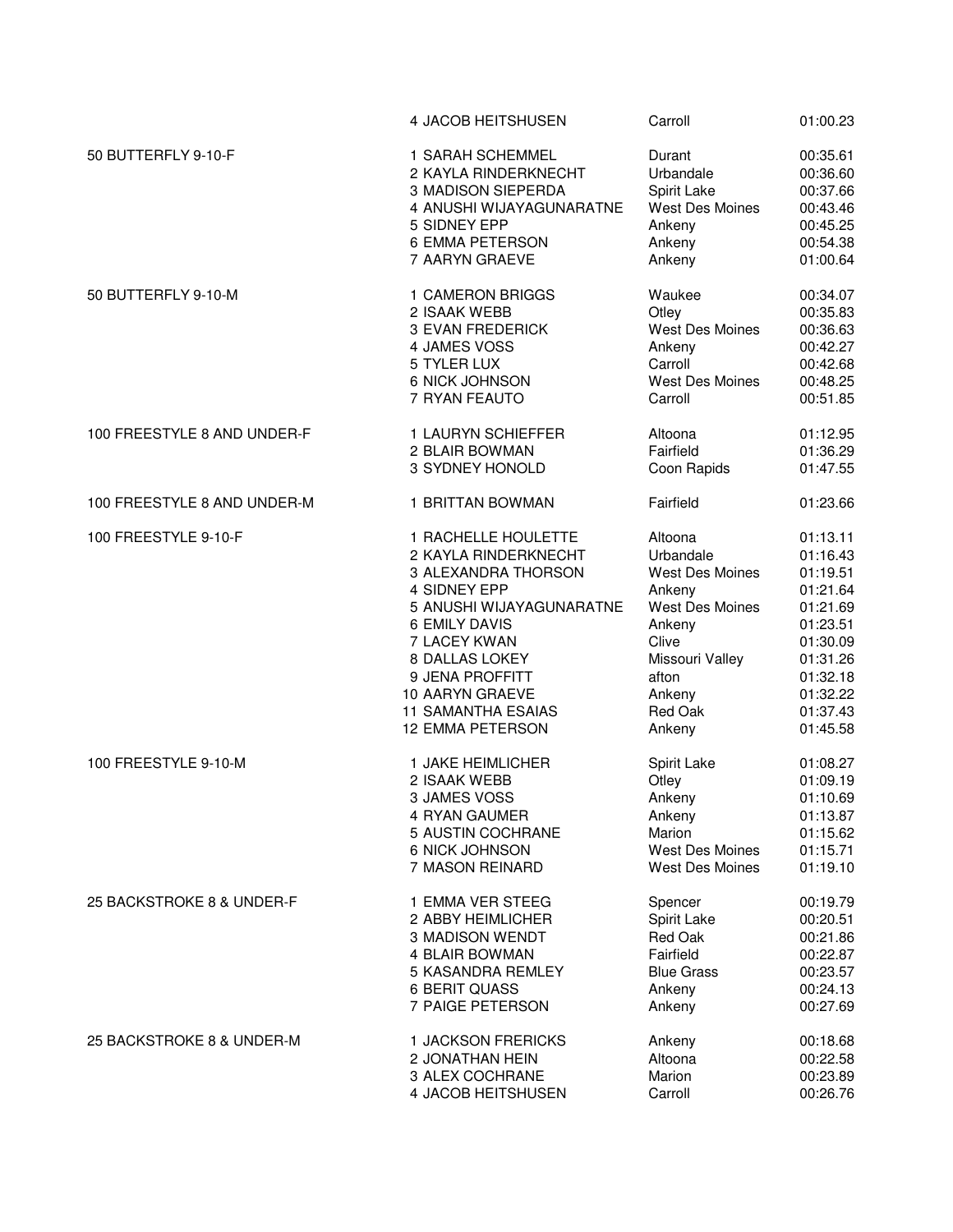|                             | <b>5 KYLE FEAUTO</b>        | Carroll                | 00:32.64 |
|-----------------------------|-----------------------------|------------------------|----------|
| 25 BACKSTROKE 9-10-F        | 1 KAYLA RINDERKNECHT        | Urbandale              | 00:18.97 |
|                             | 2 RACHELLE HOULETTE         | Altoona                | 00:19.52 |
|                             | 3 DALLAS LOKEY              | Missouri Valley        | 00:21.29 |
|                             | 4 SAMANTHA ESAIAS           | <b>Red Oak</b>         | 00:21.99 |
|                             | <b>5 EVANGELINE SCHEIBE</b> | Ames                   | 00:22.28 |
|                             | 6 CHLOE FRAZIER             | Ankeny                 | 00:22.50 |
|                             | 7 MADELINE WEBB             | Otley                  | 00:23.01 |
| 25 BACKSTROKE 9-10-M        | 1 CAMERON BRIGGS            | Waukee                 | 00:16.17 |
|                             | 2 RYAN GAUMER               | Ankeny                 | 00:17.23 |
|                             | 3 GAGE PETTY                | Conrad                 | 00:19.24 |
|                             | 4 AUSTIN COCHRANE           | Marion                 | 00:19.55 |
|                             | 5 RYAN FEAUTO               | Carroll                | 00:20.13 |
|                             | 6 JAMES FITZGERALD          | Springville            | 00:20.14 |
| 50 BREASTSTROKE 8 & UNDER-F | 1 ABBY HEIMLICHER           | Spirit Lake            | 00:45.81 |
|                             | 2 JESSLYN GAUMER            | Ankeny                 | 00:56.34 |
|                             | 3 SYDNEY HONOLD             | Coon Rapids            | 01:04.26 |
| 50 BREASTSTROKE 8 & UNDER-M | 1 JACK VAN METER            | Altoona                | 00:49.41 |
|                             | 2 JACKSON BRIDIE            | Clarinda               | 00:52.76 |
|                             | <b>3 JACKSON FRERICKS</b>   | Ankeny                 | 00:53.33 |
|                             | 4 BRITTAN BOWMAN            | Fairfield              | 00:53.71 |
|                             | 5 ANDREW SCHEMMEL           | Durant                 | 00:56.41 |
|                             | 6 ALEX COCHRANE             | Marion                 | 00:59.26 |
| 50 BREASTSTROKE 9-10-F      | 1 MADISON SIEPERDA          | Spirit Lake            | 00:43.49 |
|                             | 2 SARAH SCHEMMEL            | Durant                 | 00:44.46 |
|                             | 3 ANUSHI WIJAYAGUNARATNE    | <b>West Des Moines</b> | 00:45.72 |
|                             | 4 EVANGELINE SCHEIBE        | Ames                   | 00:48.16 |
|                             | 5 EMILY DAVIS               | Ankeny                 | 00:49.24 |
|                             | 6 CHLOE FRAZIER             | Ankeny                 | 00:50.92 |
|                             | 7 MADELINE WEBB             | Otley                  | 00:52.70 |
|                             | 8 ALEXANDRA THORSON         | <b>West Des Moines</b> | 00:52.71 |
|                             | 9 JENA PROFFITT             | afton                  | 00:53.47 |
|                             | 10 SIDNEY EPP               | Ankeny                 | 00:55.40 |
|                             | <b>11 EMMA PETERSON</b>     | Ankeny                 | 01:04.29 |
| 50 BREASTSTROKE 9-10-M      | 1 EVAN FREDERICK            | <b>West Des Moines</b> | 00:40.78 |
|                             | 2 ISAAK WEBB                | Otley                  | 00:43.42 |
|                             | <b>3 JAKE HEIMLICHER</b>    | Spirit Lake            | 00:43.52 |
|                             | 4 JAMES VOSS                | Ankeny                 | 00:45.21 |
|                             | 5 NICK JOHNSON              | West Des Moines        | 00:47.98 |
|                             | <b>6 MASON REINARD</b>      | West Des Moines        | 00:48.66 |
|                             | 7 JAMES FITZGERALD          | Springville            | 00:50.34 |
|                             | 8 TYLER LUX                 | Carroll                | 00:52.93 |
| 25 FREESTYLE 8 AND UNDER-F  | 1 LAURYN SCHIEFFER          | Altoona                | 00:15.64 |
|                             | 2 EMMA VER STEEG            | Spencer                | 00:16.56 |
|                             | 3 ABBY HEIMLICHER           | Spirit Lake            | 00:17.19 |
|                             | 4 MADISON WENDT             | Red Oak                | 00:18.52 |
|                             | 5 JESSLYN GAUMER            | Ankeny                 | 00:18.95 |
|                             | 6 KASANDRA REMLEY           | <b>Blue Grass</b>      | 00:19.63 |
|                             | 7 BLAIR BOWMAN              | Fairfield              | 00:19.85 |
|                             | 8 SYDNEY HONOLD             | Coon Rapids            | 00:20.98 |